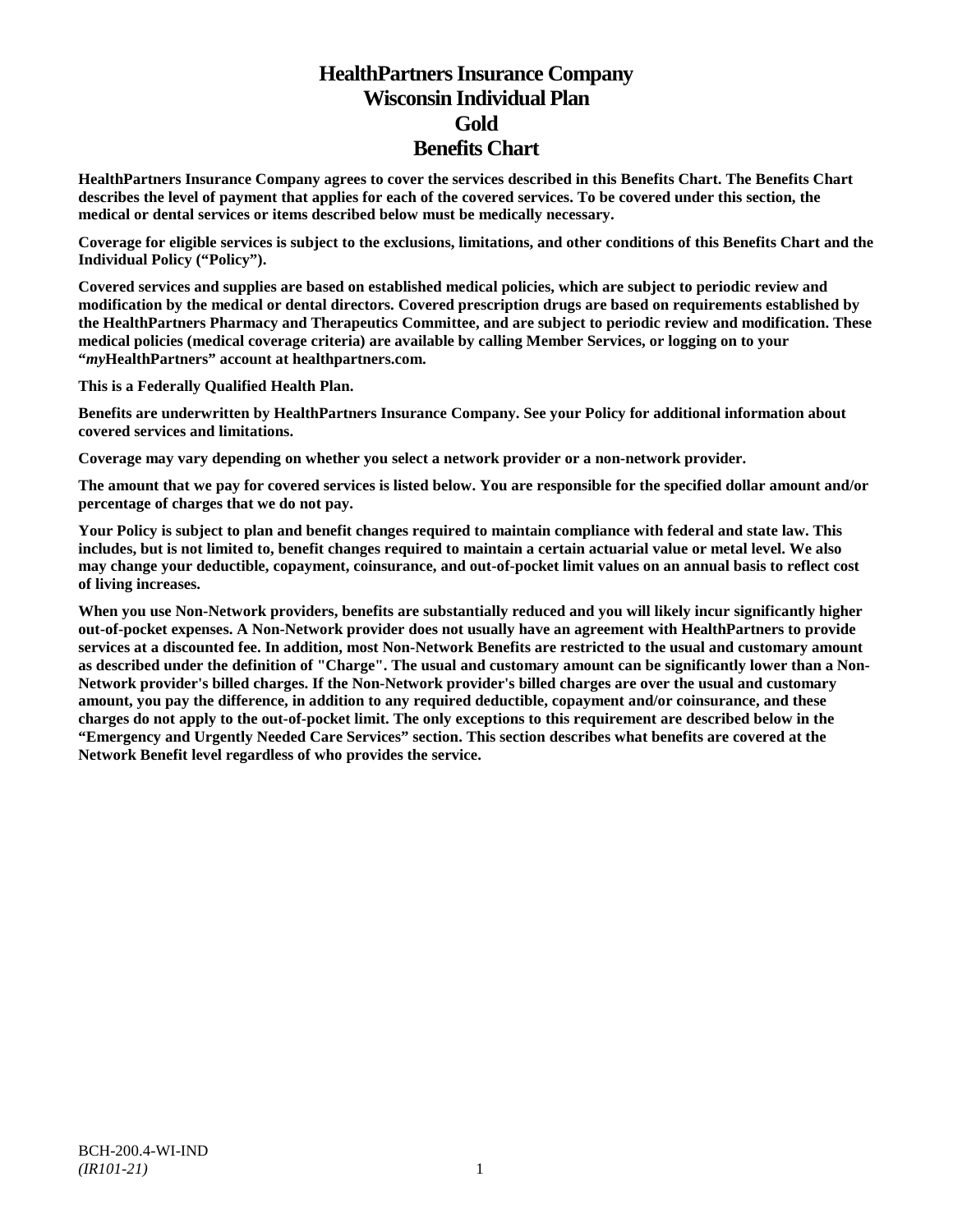# **These definitions apply to the Benefits Chart. They also apply to your Policy.**

| <b>Biosimilar Drug:</b> | A prescription drug, approved by the Food and Drug Administration (FDA), that the FDA has<br>determined is biosimilar to and interchangeable with a biological brand name drug. Biosimilar<br>drugs are not considered generic drugs and are not covered under the generic drug benefit.                                                                                                                                                                                                                                                                                                                                     |
|-------------------------|------------------------------------------------------------------------------------------------------------------------------------------------------------------------------------------------------------------------------------------------------------------------------------------------------------------------------------------------------------------------------------------------------------------------------------------------------------------------------------------------------------------------------------------------------------------------------------------------------------------------------|
| <b>Brand Name Drug:</b> | A prescription drug, approved by the Food and Drug Administration (FDA), that is manufactured,<br>sold or licensed for sale under a trademark by the pharmaceutical company that originally<br>researched and developed the drug. Brand name drugs have the same active-ingredient formula as<br>the generic version of the drug. However, generic drugs are manufactured and sold by other drug<br>manufacturers and are generally not available until after the patent on the brand name drug has<br>expired. A few brand name drugs may be covered at the generic benefit level if this is indicated on<br>the formulary. |
| <b>Calendar Year:</b>   | This is the 12-month period beginning 12:01 A.M. Central Time, on January 1, and ending 12:00<br>A.M. Central Time of the next following December 31.                                                                                                                                                                                                                                                                                                                                                                                                                                                                        |
| Charge:                 | For covered services delivered by a network provider, this is the provider's discounted fee for a<br>given medical/surgical service, procedure or item.                                                                                                                                                                                                                                                                                                                                                                                                                                                                      |
|                         | For covered services delivered by non-network providers, a contracted rate may apply if such<br>arrangement is available to HealthPartners.                                                                                                                                                                                                                                                                                                                                                                                                                                                                                  |
|                         | For the Usual and Customary Charge for covered services delivered by non-network providers,<br>our payment is calculated using one of the following options to be determined at HealthPartners'<br>discretion: 1) a percentage of the Medicare fee schedule; 2) a comparable schedule if the service is<br>not on the Medicare fee schedule; or 3) a commercially reasonable rate for such service.                                                                                                                                                                                                                          |
|                         | The Usual and Customary Charge is the maximum amount allowed that we consider in the<br>calculation of the payment of charges incurred for certain covered services. You must pay for any<br>charges above the usual and customary charge, and they do not apply to the out-of-pocket limit.                                                                                                                                                                                                                                                                                                                                 |
|                         | A charge is incurred for covered ambulatory medical and surgical services, on the date the service<br>or item is provided. A charge is incurred for covered inpatient services, on the date of admission to<br>a hospital. To be covered, a charge must be incurred on or after your effective date and on or<br>before the termination date.                                                                                                                                                                                                                                                                                |
| Copayment/Coinsurance:  | The specified dollar amount, or percentage, of charges incurred for covered services, which we do<br>not pay, but which you must pay, each time you receive certain medical services, procedures or<br>items. Our payment for those covered services or items begins after the copayment or coinsurance<br>is satisfied. Covered services or items requiring a copayment or coinsurance are specified in this<br>Benefits Chart.                                                                                                                                                                                             |
|                         | For services provided by a network provider:                                                                                                                                                                                                                                                                                                                                                                                                                                                                                                                                                                                 |
|                         | An amount which is listed as a flat dollar copayment is applied to a network provider's discounted<br>charges for a given service. However, if the network provider's discounted charges for a service or<br>item is less than the flat dollar copayment, you will pay the network provider's discounted charge.<br>An amount which is listed as a percentage of charges or coinsurance is based on the network<br>provider's discounted charges, calculated at the time the claim is processed, which may include an<br>agreed upon fee schedule rate for case rate or withhold arrangements.                               |
|                         | For services provided by a Non-Network provider:                                                                                                                                                                                                                                                                                                                                                                                                                                                                                                                                                                             |
|                         | Any copayment or coinsurance is applied to the lesser of the provider's charges or the usual and<br>customary charge for a service.                                                                                                                                                                                                                                                                                                                                                                                                                                                                                          |
|                         | A copayment or coinsurance is due at the time a service is provided, or when billed by the<br>provider. The copayment or coinsurance applicable for a scheduled visit with a network provider<br>will be collected for each visit, late cancellation and failed appointment.                                                                                                                                                                                                                                                                                                                                                 |
|                         |                                                                                                                                                                                                                                                                                                                                                                                                                                                                                                                                                                                                                              |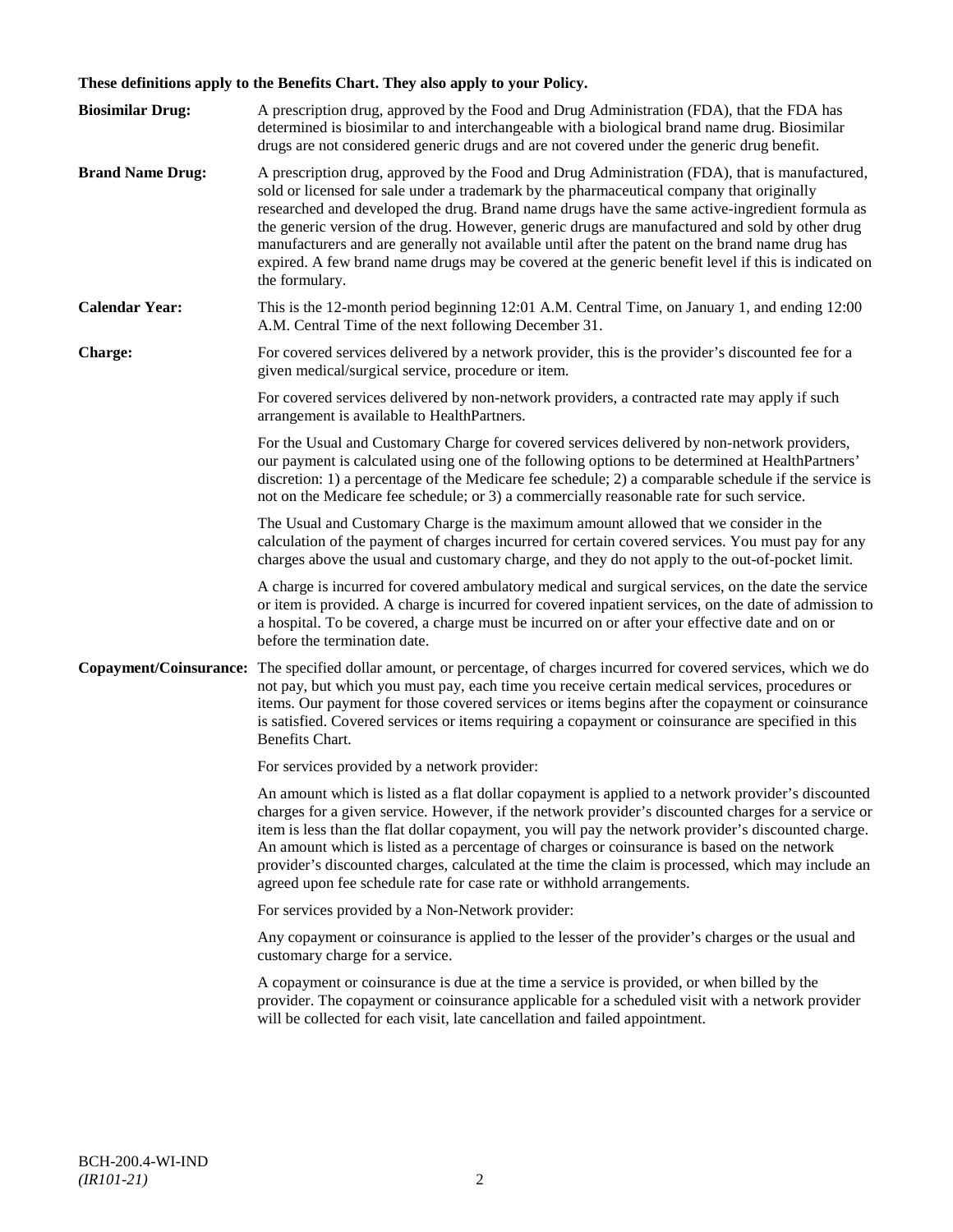| Deductible:                    | The specified dollar amount of charges incurred for covered services, which we do not pay, but an<br>enrollee or a family has to pay first in a calendar year. Our payment for those services or items<br>begins after the deductible is satisfied. For network providers, the amount of the charges that apply<br>to the deductible are based on the network provider's discounted charges, calculated at the time<br>the claim is processed, which may include an agreed upon fee schedule rate for case rate or<br>withhold arrangements. For non-network providers, the amount of charges that apply to the<br>deductible are the lesser of the provider's charges or the usual and customary charge for a service. |
|--------------------------------|-------------------------------------------------------------------------------------------------------------------------------------------------------------------------------------------------------------------------------------------------------------------------------------------------------------------------------------------------------------------------------------------------------------------------------------------------------------------------------------------------------------------------------------------------------------------------------------------------------------------------------------------------------------------------------------------------------------------------|
|                                | Any amounts paid or reimbursed by a third party, including, but not limited to: point of service<br>rebates, manufacturer coupons, manufacturer debit cards or other forms of direct reimbursement to<br>an Insured for a product or service, will not apply toward your deductible, to the extent permitted<br>under state and federal law.                                                                                                                                                                                                                                                                                                                                                                            |
|                                | Your plan has an embedded deductible. This means once a member meets the individual<br>deductible, the plan begins paying benefits for that person. If two or more members of the family<br>meet the family deductible, the plan begins paying benefits for all members of the family,<br>regardless of whether each member has met the individual deductible. However, a member may<br>not contribute more than the individual deductible toward the family deductible.                                                                                                                                                                                                                                                |
|                                | All services are subject to the deductible unless otherwise indicated below in this Benefits Chart.                                                                                                                                                                                                                                                                                                                                                                                                                                                                                                                                                                                                                     |
| Formulary:                     | This is a current list, which may be revised from time to time, of prescription drugs, medications,<br>equipment and supplies covered by us as indicated in this Benefits Chart which are covered at the<br>highest benefit level. Some drugs on the formulary may require prior authorization to be covered<br>as formulary drugs. The formulary, and information on drugs that require prior authorization, are<br>available by calling Member Services, or logging on to your "myHealthPartners" account at<br>healthpartners.com.                                                                                                                                                                                   |
| <b>Generic Drug:</b>           | A prescription drug, approved by the Food and Drug Administration (FDA), that the FDA has<br>determined is comparable to a brand name drug product in dosage form, strength, route of<br>administration, quality, intended use and documented bioequivalence. Generally, generic drugs<br>cost less than brand name drugs. Some brand name drugs may be covered at the generic drug<br>benefit level if this is indicated on the formulary.                                                                                                                                                                                                                                                                             |
| <b>Non-Formulary Drug:</b>     | This is a prescription drug, approved by the Food and Drug Administration (FDA), that is not on<br>the formulary, is medically necessary and is not investigative or experimental or otherwise<br>excluded under your Policy.                                                                                                                                                                                                                                                                                                                                                                                                                                                                                           |
| <b>Out-of-Pocket Expenses:</b> | You pay the specified copayments/coinsurance and deductibles applicable for particular services,<br>subject to the out-of-pocket limit described below. These amounts are in addition to the monthly<br>premium payments.                                                                                                                                                                                                                                                                                                                                                                                                                                                                                               |
| <b>Out-of-Pocket Limit:</b>    | You pay the copayments/coinsurance and deductibles for covered services, to the individual or<br>family out-of-pocket limit. Thereafter we cover 100% of charges incurred for all other covered<br>services, for the rest of the calendar year. You pay amounts greater than the out-of-pocket limit if<br>you exceed any lifetime maximum benefit or any visit or day limits.                                                                                                                                                                                                                                                                                                                                          |
|                                | Non-Network Benefits above the usual and customary charge (see definition of charge above) do<br>not apply to the out-of-pocket limit.                                                                                                                                                                                                                                                                                                                                                                                                                                                                                                                                                                                  |
|                                | Any amounts paid or reimbursed by a third party, including, but not limited to: point of service<br>rebates, manufacturer coupons, debit cards or other forms of direct reimbursement to an Insured<br>for a product or service, will not apply as an out-of-pocket expense, to the extent permitted under<br>state and federal law.                                                                                                                                                                                                                                                                                                                                                                                    |
|                                | You are responsible to keep track of the out-of-pocket expenses. Contact our Member Services<br>Department for assistance in determining the amount paid by the enrollee for specific eligible<br>services received. Claims for reimbursement under the Out-of-Pocket Limit provisions are subject<br>to the same time limits and provisions described under the "Claims Provisions" section of your<br>Policy.                                                                                                                                                                                                                                                                                                         |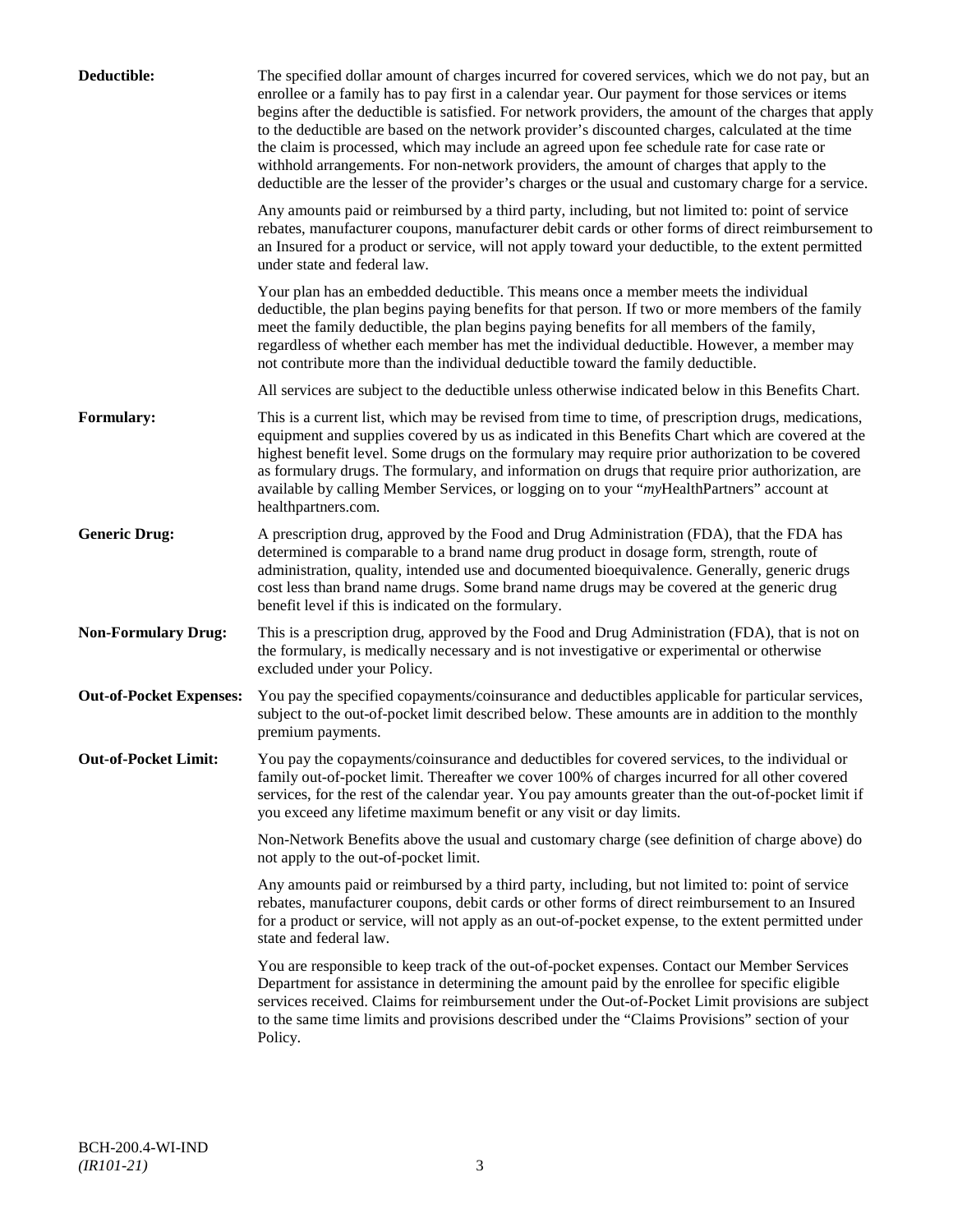**Specialty Drug List:** This is a current list, which may be revised from time to time, of prescription drugs, medications, equipment and supplies, which are typically bio-pharmaceuticals. The purpose of a specialty drug list is to facilitate enhanced monitoring of complex therapies used to treat specific conditions. Specialty drugs are covered by us as indicated in this Benefits Chart. The specialty drug list is available by calling Member Services, or logging on to your "*my*HealthPartners" account at [healthpartners.com.](http://www.healthpartners.com/) **virtuwell:** This is an online service that you may use to receive a diagnosis and treatment for certain routine conditions, such as a cold and flu, ear pain and sinus infections. You may access the virtuwell web

site a[t virtuwell.com.](http://www.virtuwell.com/)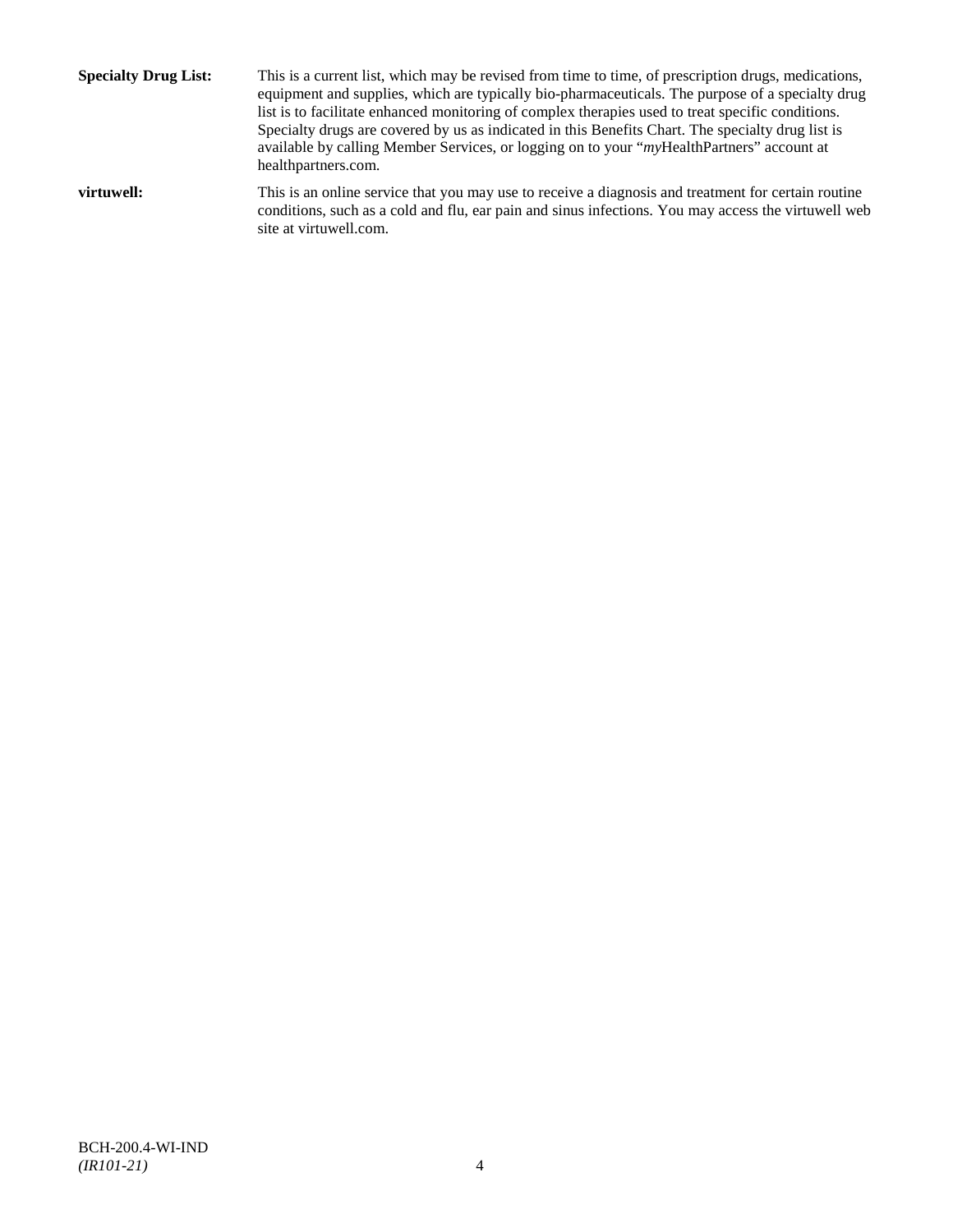# **DEDUCTIBLES AND OUT-OF-POCKET LIMITS**

#### **Individual Calendar Year Deductible**

| <b>Network Benefits</b> | <b>Non-Network Benefits</b> |
|-------------------------|-----------------------------|
| \$1,200                 | \$20,000                    |

# **Family Calendar Year Deductible**

| <b>Network Benefits</b> | <b>Non-Network Benefits</b> |
|-------------------------|-----------------------------|
| \$2,400                 | \$40,000                    |

Your individual and family deductible amounts may be indexed to allow for changes under Federal rules.

Your plan has an embedded deductible. This means once a member meets the individual deductible, the plan begins paying benefits for that person. If two or more members of the family meet the family deductible, the plan begins paying benefits for all members of the family, regardless of whether each member has met the individual deductible. However, a member may not contribute more than the individual deductible toward the family deductible.

Separate deductibles must be satisfied under the Network Benefits and Non-Network Benefits.

Any amounts paid or reimbursed by a third party, including but not limited to: point of service rebates, manufacturer coupons, manufacturer debit cards or other forms of direct reimbursement to an Insured for a product or service, will not apply toward your deductible, to the extent permitted under state and federal law.

# **Individual Calendar Year Out-of-Pocket Limit**

| Network Benefits | <b>Non-Network Benefits</b> |
|------------------|-----------------------------|
| \$7,900          | None.                       |

### **Family Calendar Year Out-of-Pocket Limit**

| <b>Network Benefits</b> | <b>Non-Network Benefits</b> |
|-------------------------|-----------------------------|
| \$15,800                | None.                       |

Your individual and family out-of-pocket amounts may be indexed to allow for changes under Federal rules.

Separate Out-of-Pocket Limits must be satisfied under Network Benefits and Non-Network Benefits.

Non-Network Benefits above the usual and customary charge will not apply to the individual or family Out-of-Pocket.

Any amounts paid or reimbursed by a third party, including but not limited to: point of service rebates, manufacturer coupons, manufacturer debit cards or other forms of direct reimbursement to an Insured for a product or service, will not apply as an outof-pocket expense, to the extent permitted under state and federal law.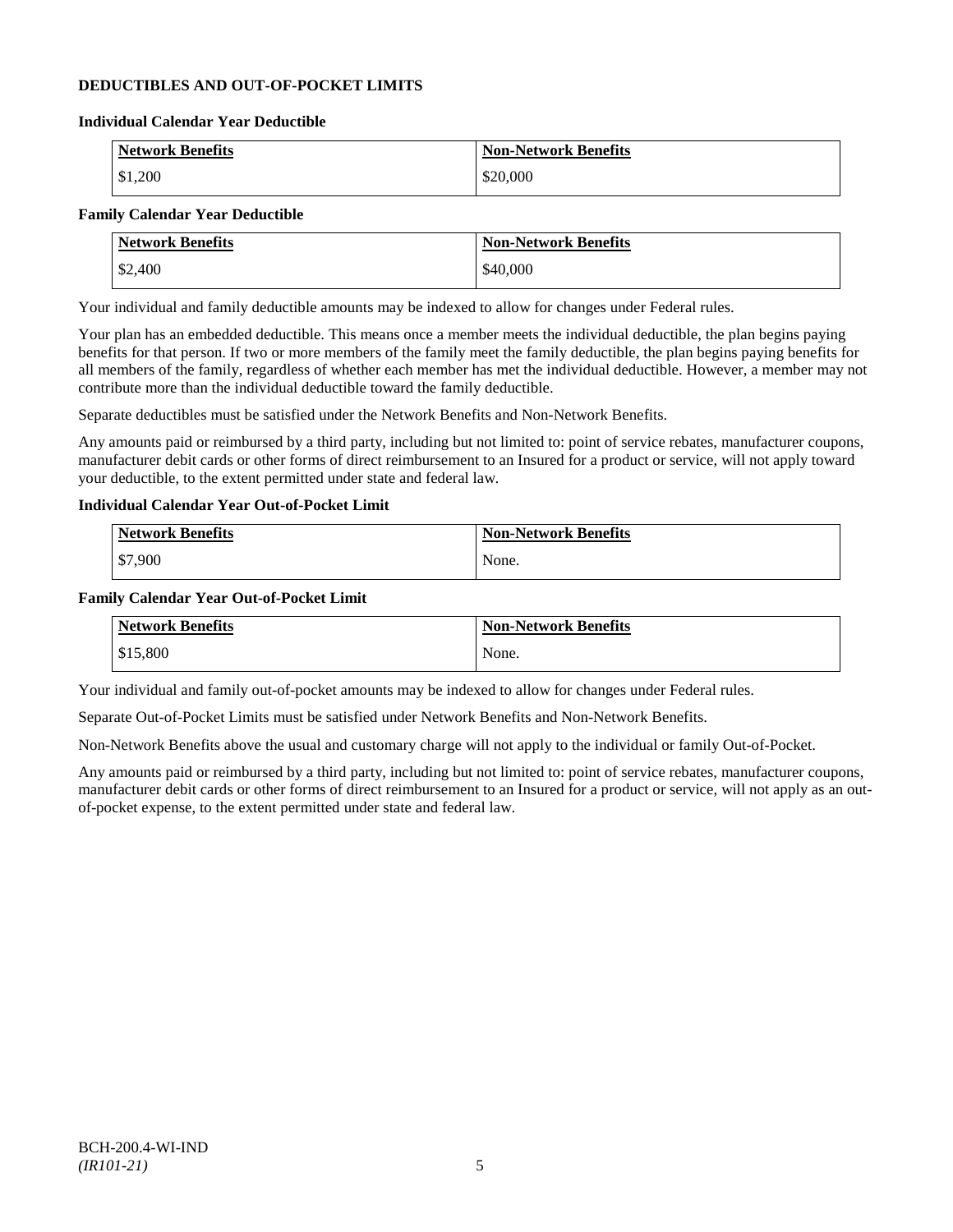# **AMBULANCE AND MEDICAL TRANSPORTATION**

# **Covered Services:**

We cover ambulance and medical transportation for medical emergencies and as shown below.

We also cover medically necessary, non-emergency transportation if it meets our medical coverage criteria.

Covered services are based on established medical policies, which are subject to periodic review and modification by the medical or dental directors. These medical policies (medical coverage criteria) and applicable prior authorization requirements are available by calling Member Services, or logging on to your "*my*HealthPartners" account at [healthpartners.com.](http://www.healthpartners.com/)

### **Ambulance and Medical Transportation (other than non-emergency fixed wing air ambulance transportation)**

| Network Benefits             | <b>Non-Network Benefits</b> |
|------------------------------|-----------------------------|
| 80% of the charges incurred. | See Network Benefits.       |

### **Non-Emergency Fixed Wing Air Ambulance Transportation**

| <b>Network Benefits</b>      | <b>Non-Network Benefits</b>  |
|------------------------------|------------------------------|
| 80% of the charges incurred. | 50% of the charges incurred. |

### **Not Covered:**

See "Services Not Covered" in your Policy.

# **AUTISM TREATMENT**

### **Covered Services:**

Your network provider will coordinate the prior authorization process for any autism treatment services. You may call Member Services at 952-967-7540 or toll-free at 1-888-360-0622 if you have any questions or concerns regarding the authorization process.

Please call Member Services at 952-967-7540 or toll-free at 1-888-360-0622 to request authorization for autism treatment services from a Non-Network provider.

We cover prior authorized evidence-based intensive-level and non-intensive-level treatment of autism spectrum disorders (autism disorder, Asperger's syndrome or pervasive development disorder not otherwise specified).

Covered services are based on established medical policies, which are subject to periodic review and modification by the medical directors. These medical policies (medical coverage criteria) are available by calling Member Services, or logging on to your "*my*HealthPartners" account at [healthpartners.com.](http://www.healthpartners.com/)

**Intensive-Level Services for children diagnosed with autism spectrum disorders.** Intensive-level services must begin on or after two years of age and end before nine years of age. Intensive-level services, on average, are services provided for more than 20 hours of treatment per week. (The average number of hours a week is calculated over a 6-month period.)

| <b>Network Benefits</b>                                                                                                                | <b>Non-Network Benefits</b>              |
|----------------------------------------------------------------------------------------------------------------------------------------|------------------------------------------|
| 100% of the charges incurred, subject to a copayment of  50% of the charges incurred.<br>\$30 per visit.<br>Deductible does not apply. | Limited to 235 visits per calendar year. |
| Limited to 235 visits per calendar year.                                                                                               |                                          |

The maximum number of visits is combined for Network Benefits and Non-Network Benefits.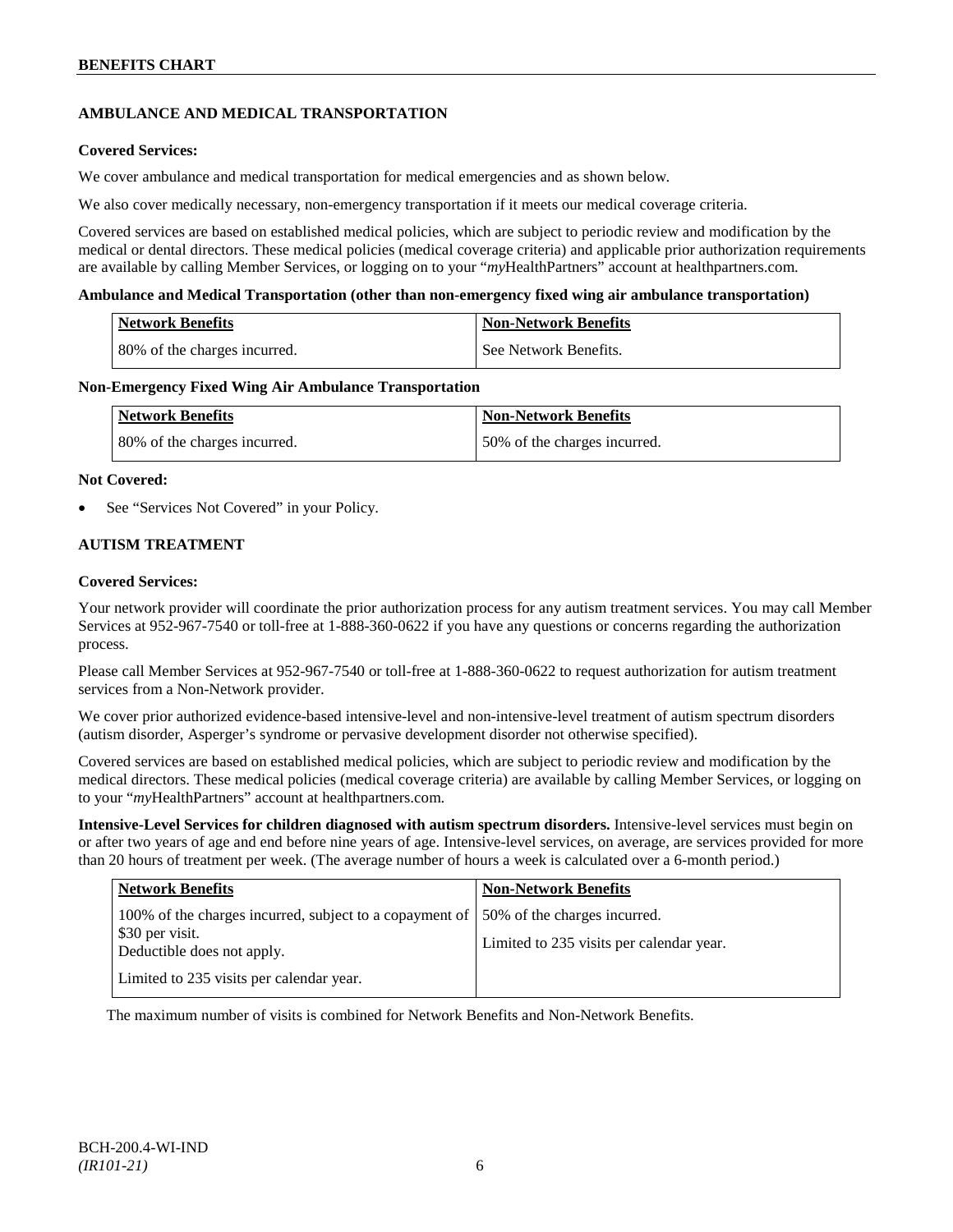# **Intensive-Level Services Lifetime Maximum Benefit**

| <b>Network Benefits</b>                               | <b>Non-Network Benefits</b>                           |
|-------------------------------------------------------|-------------------------------------------------------|
| 4 years of cumulative services under this plan or any | 4 years of cumulative services under this plan or any |
| other plan.                                           | other plan.                                           |

# **Non-intensive-Level Services for Insureds diagnosed with autism spectrum disorders**

| <b>Network Benefits</b>                                                                                  | <b>Non-Network Benefits</b>                                              |
|----------------------------------------------------------------------------------------------------------|--------------------------------------------------------------------------|
| 100% of the charges incurred, subject to a copayment of<br>\$30 per visit.<br>Deductible does not apply. | 50% of the charges incurred.<br>Limited to 120 visits per calendar year. |
| Limited to 120 visits per calendar year.                                                                 |                                                                          |

The maximum number of visits is combined for Network Benefits and Non-Network Benefits.

# **Not Covered:**

See "Services Not Covered" in your Policy.

# **BEHAVIORAL HEALTH SERVICES**

### **Covered Services:**

Covered services are based on established medical policies, which are subject to periodic review and modification by the medical directors. These medical policies (medical coverage criteria) are available by calling Member Services, or logging on to your "*my*HealthPartners" account at [healthpartners.com.](http://www.healthpartners.com/)

**Transitional Treatment Services.** These are services for the treatment of nervous or mental disorders, alcoholism or other drug abuse problems which are provided to an Insured in a less restrictive manner than are inpatient hospital services but in a more intensive manner than are outpatient services. Transitional treatment services are services offered by a provider, and certified by the Wisconsin Department of Health Services for each of the following (except the last bulleted item):

- Mental health services for covered adults in a day treatment program.
- Mental health services for covered children in a day hospital treatment program.
- Services for persons with chronic mental illness provided through a community support program.
- Residential treatment programs for alcohol and/or drug dependent covered persons.
- Alcohol and Other Drug Abuse (AODA) services in, a day treatment program.
- Services for persons who are experiencing a mental health crisis or who are in a situation likely to turn into a mental health crisis if support is not provided.
- Intensive outpatient programs for the treatment of psychoactive substance use disorders provided in accordance with the patient placement criteria of the American Society of Addiction Medicine.

# **Mental Health Services**

We cover services for mental health diagnoses as described in the Diagnostic and Statistical Manual of Mental Disorders – Fifth Edition (DSM 5) (most recent edition) that lead to significant disruption of function in your life.

We provide coverage for mental health treatment ordered by a Wisconsin court under a valid court order that is issued on the basis of a behavioral care evaluation performed by a licensed psychiatrist or doctoral level licensed psychologist, which includes a diagnosis and an individual treatment plan for care in the most appropriate, least restrictive environment. We must be given a copy of the court order and the behavioral care evaluation, and the service must be a covered benefit under your Policy, and the service must be provided by a network provider, or other provider as required by law.

**Outpatient Services:** We cover medically necessary outpatient professional mental health services for evaluation, crisis intervention, and treatment of mental health disorders.

A comprehensive diagnostic assessment will be made of each patient as the basis for a determination by a mental health professional, concerning the appropriate treatment and the extent of services required.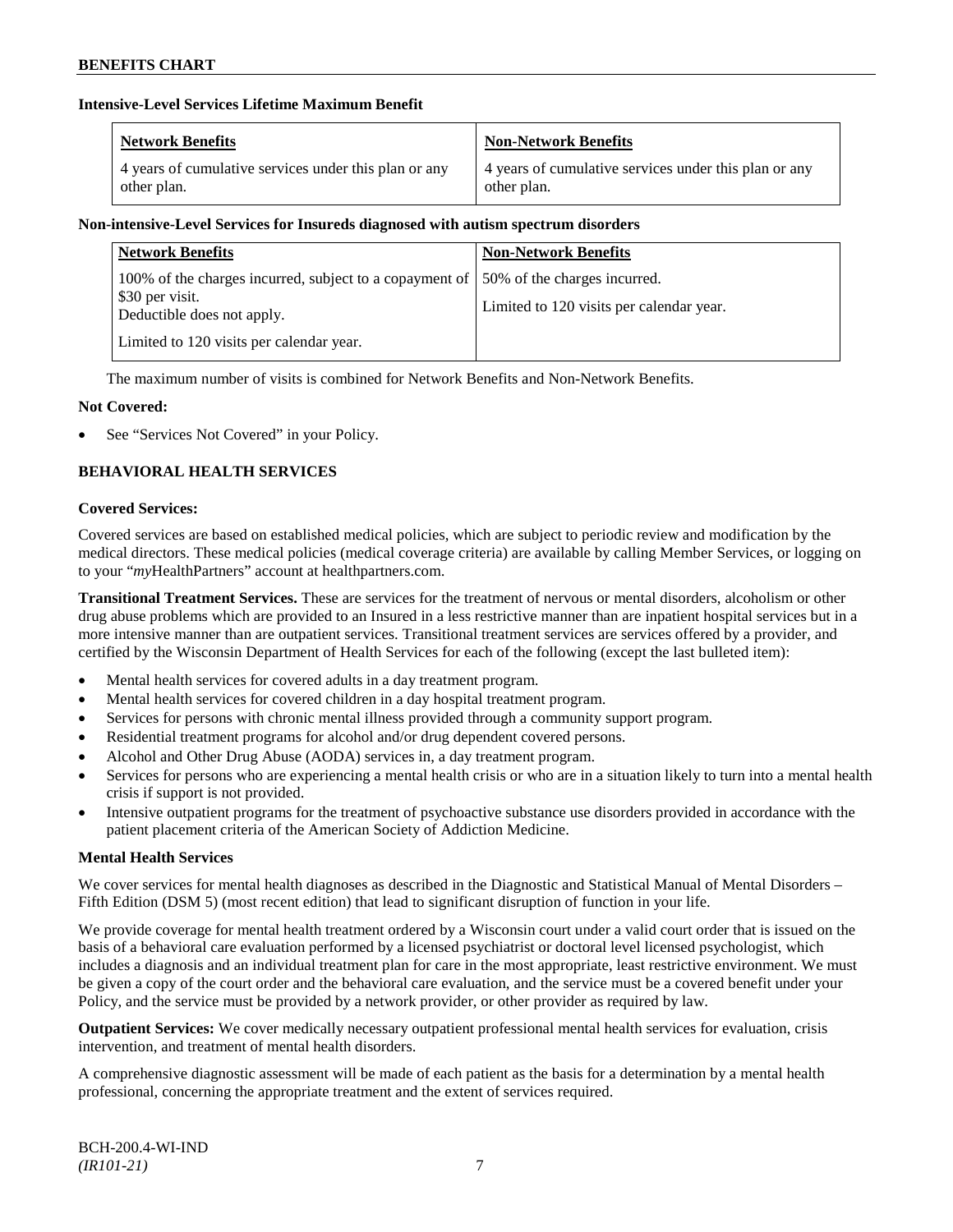Outpatient services we cover for a diagnosed mental health condition include the following:

- Individual, group, family and multi-family therapy;
- Medication management provided by a physician, certified nurse practitioner, or physician's assistant;
- Psychological testing services for the purposes of determining the differential diagnoses and treatment planning for patients currently receiving behavioral health services;
- Partial hospitalization services in a licensed hospital or community mental health center;
- Psychotherapy and nursing services provided in the home if authorized by us; and
- Treatment for gender dysphoria that meets medical coverage criteria.

| <b>Network Benefits</b>                                                                                                                                                                                               | <b>Non-Network Benefits</b>  |
|-----------------------------------------------------------------------------------------------------------------------------------------------------------------------------------------------------------------------|------------------------------|
| 100% of the charges incurred, subject to a copayment of<br>\$30 per visit.<br>Deductible does not apply.<br>For family therapy, only one copayment will be<br>charged, regardless of the number of Insureds primarily | 50% of the charges incurred. |
| involved in the therapy.                                                                                                                                                                                              |                              |

# **Group Therapy**

| Network Benefits                                                                                                                       | <b>Non-Network Benefits</b> |
|----------------------------------------------------------------------------------------------------------------------------------------|-----------------------------|
| 100% of the charges incurred, subject to a copayment of 150% of the charges incurred.<br>\$15 per visit.<br>Deductible does not apply. |                             |

**Inpatient Services:** We cover medically necessary inpatient services in a hospital or licensed residential treatment facility and professional services for treatment of mental health disorders. Medical stabilization is covered under inpatient hospital services in the "Hospital and Skilled Nursing Facility Services" section.

We cover residential care for the treatment of eating disorders in a licensed facility, as an alternative to inpatient care, when it is medically necessary and your physician obtains authorization from us.

| <b>Network Benefits</b>      | <b>Non-Network Benefits</b>  |
|------------------------------|------------------------------|
| 80% of the charges incurred. | 50% of the charges incurred. |

**Transitional Treatment Services:** We cover transitional treatment services described above for treatment of mental and nervous disorders**.**

| <b>Network Benefits</b>                                                                                                                | <b>Non-Network Benefits</b> |
|----------------------------------------------------------------------------------------------------------------------------------------|-----------------------------|
| 100% of the charges incurred, subject to a copayment of 150% of the charges incurred.<br>\$30 per visit.<br>Deductible does not apply. |                             |

#### **Substance Abuse Treatment Services**

We cover medically necessary services for assessments by a licensed alcohol and drug counselor and treatment of Substance-Related Disorders as defined in the latest edition of the DSM 5.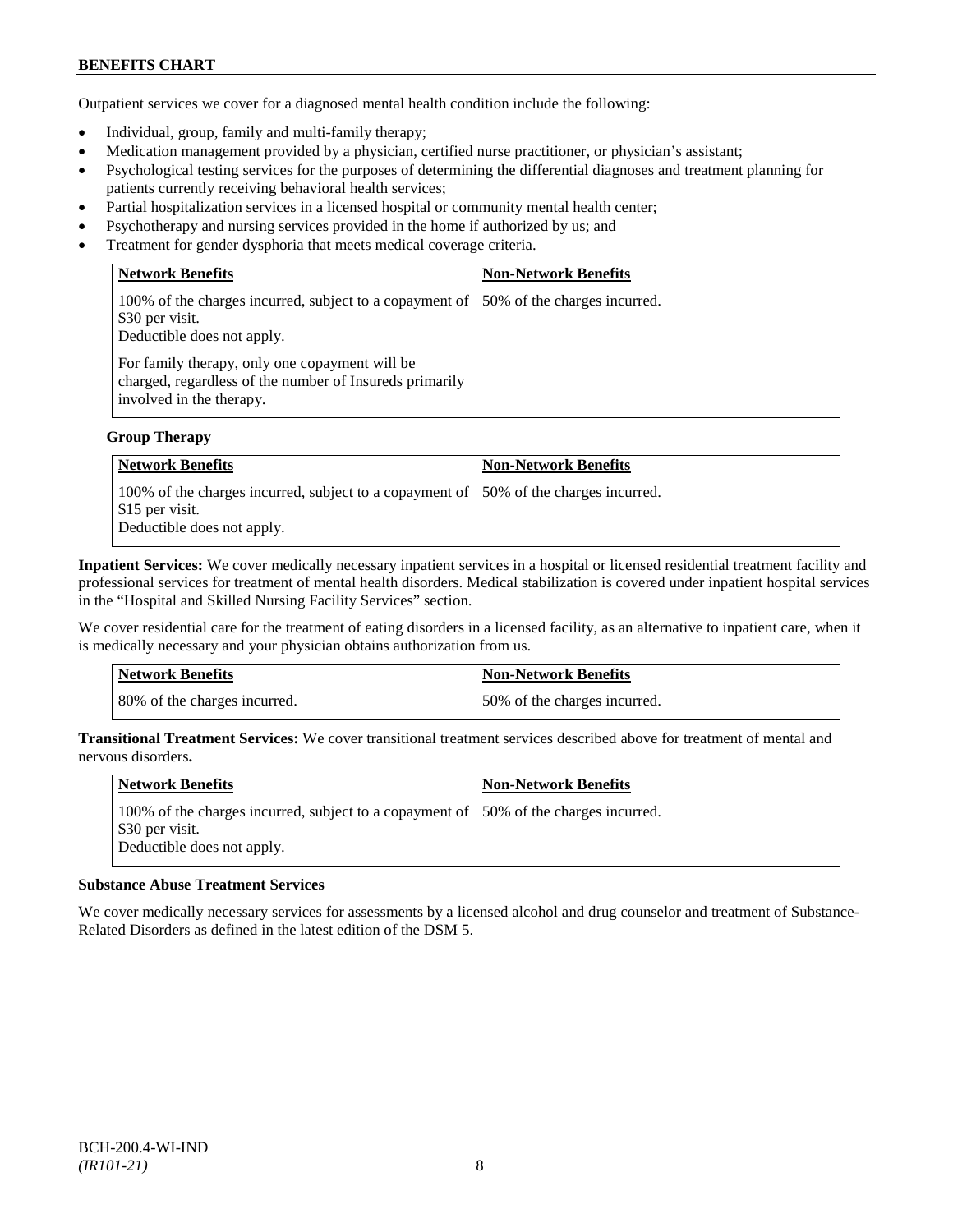**Outpatient Services:** We cover medically necessary outpatient professional services for diagnosis and treatment of alcoholism and other drug abuse problems. Chemical dependency treatment services must be provided by a program licensed by the local Department of Health Services.

Outpatient services we cover for a diagnosed substance abuse disorder include the following:

- Individual, group, family, and multi-family therapy provided in an office setting; and
- We cover opiate replacement therapy including methadone and buprenorphine treatment.

| <b>Network Benefits</b>                                                                                                               | <b>Non-Network Benefits</b>  |
|---------------------------------------------------------------------------------------------------------------------------------------|------------------------------|
| 100% of the charges incurred, subject to a copayment of<br>\$30 per visit.<br>Deductible does not apply.                              | 50% of the charges incurred. |
| For family therapy, only one copayment will be<br>charged, regardless of the number of Insureds primarily<br>involved in the therapy. |                              |

**Inpatient Services:** We cover medically necessary inpatient services in a hospital or a licensed residential primary treatment center.

We cover services provided in a hospital that is licensed by the local state and accredited by Medicare.

Detoxification Services: We cover detoxification services in a hospital or community detoxification facility if it is licensed by the local Department of Health Services.

| Network Benefits             | <b>Non-Network Benefits</b>  |
|------------------------------|------------------------------|
| 80% of the charges incurred. | 50% of the charges incurred. |

**Transitional Treatment Services:** We cover transitional treatment services described above for treatment of alcoholism or other drug abuse problems.

| Network Benefits                                                                                                                      | <b>Non-Network Benefits</b> |
|---------------------------------------------------------------------------------------------------------------------------------------|-----------------------------|
| 100% of the charges incurred, subject to a copayment of 50% of the charges incurred.<br>\$30 per visit.<br>Deductible does not apply. |                             |

# **Additional Mental Health and Substance Abuse Benefits for a Dependent Child Who is a Student**

If a dependent child is a student in a school that is located in Wisconsin, but outside of our service area, we cover services as required under Wisconsin Statute 609.655.

| Network Benefits                                                                                                                       | <b>Non-Network Benefits</b> |
|----------------------------------------------------------------------------------------------------------------------------------------|-----------------------------|
| 100% of the charges incurred, subject to a copayment of 150% of the charges incurred.<br>\$30 per visit.<br>Deductible does not apply. |                             |

# **Not Covered:**

See "Services Not Covered" in your Policy.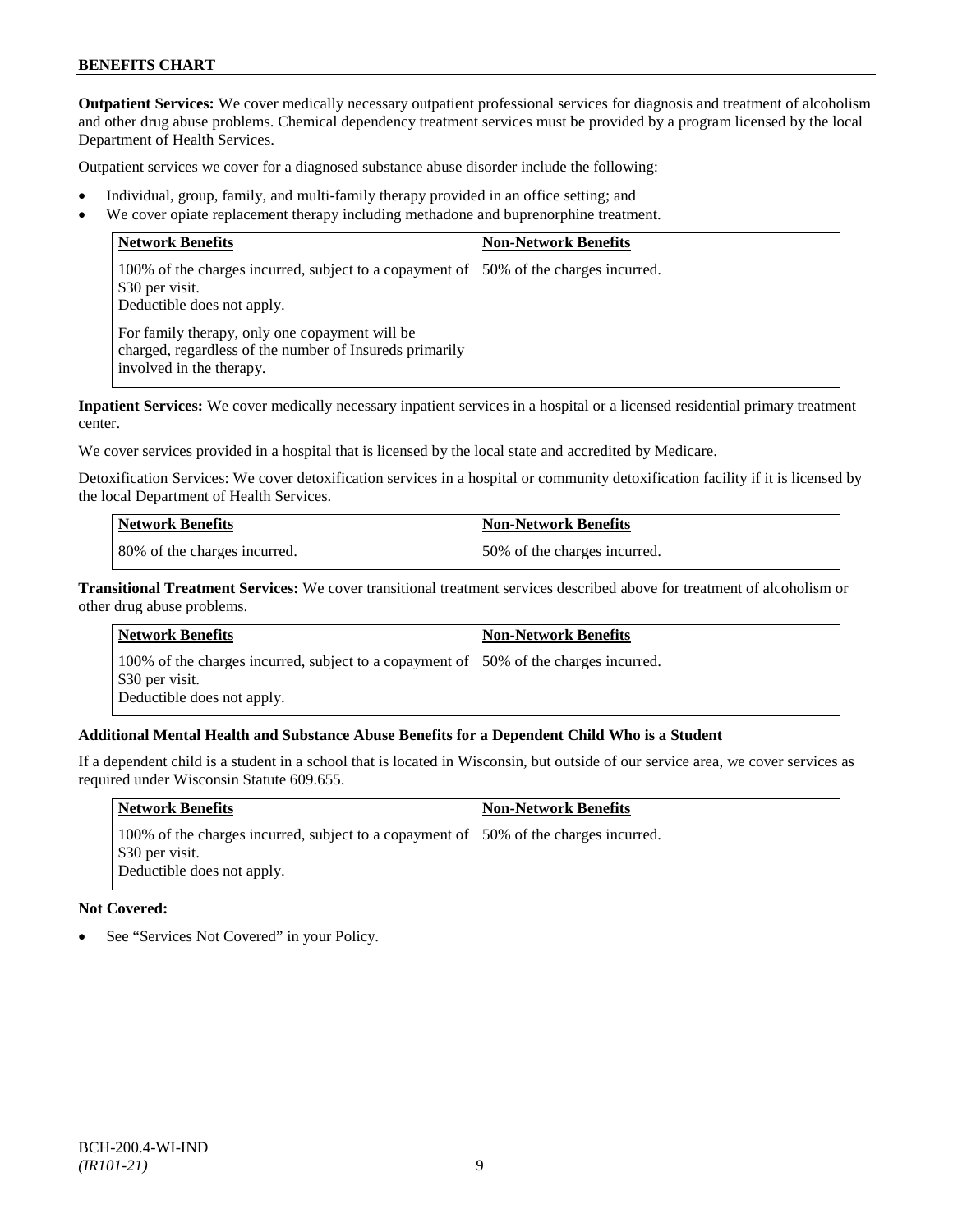# **CHIROPRACTIC SERVICES**

# **Covered Services:**

We cover chiropractic services for rehabilitative care. Chiropractic services are adjustments to any abnormal articulations of the human body, especially those of the spinal column, for the purpose of giving freedom of action to impinged nerves that may cause pain or deranged function.

Massage therapy which is performed in conjunction with other treatment/modalities by a chiropractor, is part of a prescribed treatment plan and is not billed separately is covered.

| <b>Network Benefits</b>                                                                                                                | <b>Non-Network Benefits</b> |
|----------------------------------------------------------------------------------------------------------------------------------------|-----------------------------|
| 100% of the charges incurred, subject to a copayment of 150% of the charges incurred.<br>\$30 per visit.<br>Deductible does not apply. |                             |

# **Not Covered:**

- Massage therapy for the purpose of comfort or convenience of the Insured.
- See "Services Not Covered" in your Policy.

# **CLINICAL TRIALS**

# **Covered Services:**

We cover certain routine services if you participate in a Phase I, Phase II, Phase III or Phase IV approved clinical trial that is conducted in relation to the prevention, detection, or treatment of cancer or other life-threatening disease or condition as defined in the Affordable Care Act. Approved clinical trials include (1) federally funded trials when the study or investigation is approved or funded by any of the federal agencies defined in the Public Health Services Act, section 2709 (d) (1) (A); (2) the study or investigation is conducted under an investigational new drug application reviewed by the Food and Drug Administration; and (3) the study or investigation is a drug trial that is exempt from having such an investigational new drug application. We cover routine patient costs for services that would be eligible under the Policy and this Benefits Chart if the service were provided outside of a clinical trial.

| <b>Network Benefits</b>                               | <b>Non-Network Benefits</b>                           |
|-------------------------------------------------------|-------------------------------------------------------|
| Coverage level is same as corresponding Network       | Coverage level is same as corresponding Non-Network   |
| Benefits, depending on type of service provided, such | Benefits, depending on type of service provided, such |
| as Office Visits for Illness or Injury, Inpatient or  | as Office Visits for Illness or Injury, Inpatient or  |
| <b>Outpatient Hospital Services.</b>                  | <b>Outpatient Hospital Services.</b>                  |

# **Not Covered:**

- The investigative or experimental item, device or service itself.
- Items or services that are provided solely to satisfy data collection and analysis needs and that are not used in the direct clinical management of the patient.
- A service that is clearly inconsistent with widely accepted and established standards of care for a particular diagnosis.
- See "Services Not Covered" in your Policy.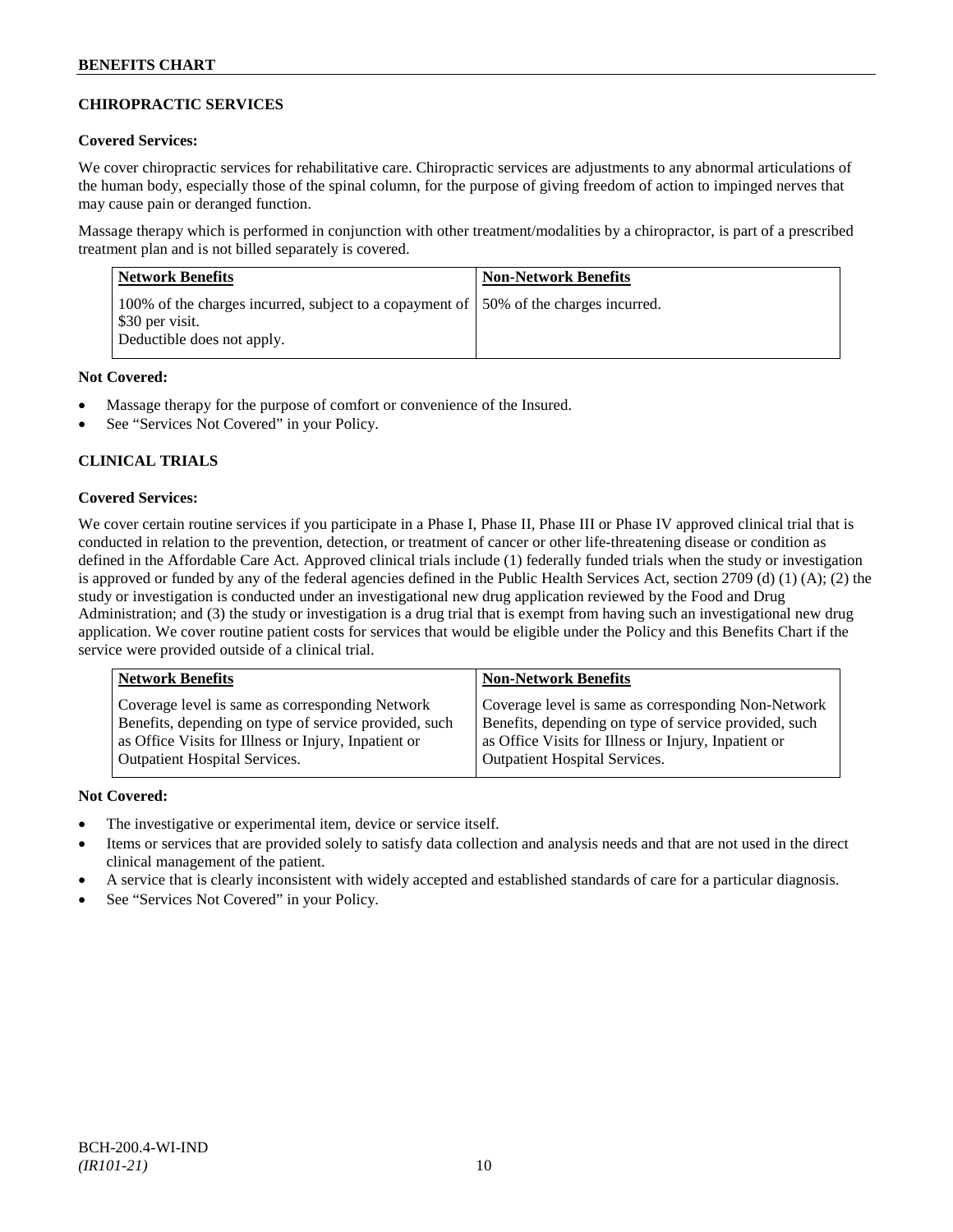# **DENTAL SERVICES**

### **Covered Services:**

We cover services as described below.

**Accidental Dental Services:** We cover services dentally necessary to treat and restore damage done to sound, natural, unrestored teeth as a result of an accidental injury. Coverage is for damage caused by external trauma to face and mouth only, not for cracked or broken teeth, which result from biting or chewing. We cover restorations, root canals, crowns and replacement of teeth lost that are directly related to the accident in which the Insured was involved. We cover initial exams, xrays and palliative treatment including extractions, and other oral surgical procedures directly related to the accident. Subsequent treatment must be initiated within the Policy's time-frame and must be directly related to the accident. We do not cover restoration and replacement of teeth that are not "sound and natural" at the time of the accident.

Full mouth rehabilitation to correct occlusion (bite) and malocclusion (misaligned teeth not due to the accident) are not covered.

When an implant-supported dental prosthetic treatment is pursued, benefits are limited to the amount that would be paid toward the placement of a removable dental prosthetic appliance that could be used in the absence of implant treatment.

| Network Benefits             | <b>Non-Network Benefits</b> |
|------------------------------|-----------------------------|
| 80% of the charges incurred. | No coverage.                |

For all accidental dental services, treatment and/or restoration must be initiated within six months of the date of the injury. Coverage is limited to the initial course of treatment and/or initial restoration. Services must be provided within twentyfour months of the date of injury to be covered.

### **Medical Referral Dental Services**

**Medically Necessary Outpatient Dental Services:** We cover medically necessary outpatient dental services. Coverage is limited to dental services required for treatment of an underlying medical condition, e.g., removal of teeth to complete radiation treatment for cancer of the jaw, cysts and lesions.

| Network Benefits             | <b>Non-Network Benefits</b>  |
|------------------------------|------------------------------|
| 80% of the charges incurred. | 50% of the charges incurred. |

**Medically Necessary Hospitalization and Anesthesia for Dental Care:** We cover medically necessary hospitalization and anesthesia for dental care. This is limited to charges incurred by an Insured who: (1) is a child under age  $5$ ; (2) is severely disabled; (3) has a medical condition, and requires hospitalization or general anesthesia for dental care treatment; or (4) is a child between ages 5 and 12 and care in dental offices has been attempted unsuccessfully and usual methods of behavior modification have not been successful, or when extensive amounts of restorative care, exceeding 4 appointments, are required.

Coverage is limited to facility and anesthesia charges. Oral surgeon/dentist professional fees are not covered. The following are examples, though not all-inclusive, of medical conditions which may require hospitalization for dental services: severe asthma, severe airway obstruction or hemophilia. Hospitalization required due to the behavior of the Insured or due to the extent of the dental procedure is not covered.

| Network Benefits             | <b>Non-Network Benefits</b>   |
|------------------------------|-------------------------------|
| 80% of the charges incurred. | 150% of the charges incurred. |

**Medical Complications of Dental Care:** We cover medical complications of dental care. Treatment must be medically necessary care and related to medical complications of non-covered dental care, including complications of the head, neck, or substructures.

| Network Benefits             | <b>Non-Network Benefits</b>  |
|------------------------------|------------------------------|
| 80% of the charges incurred. | 50% of the charges incurred. |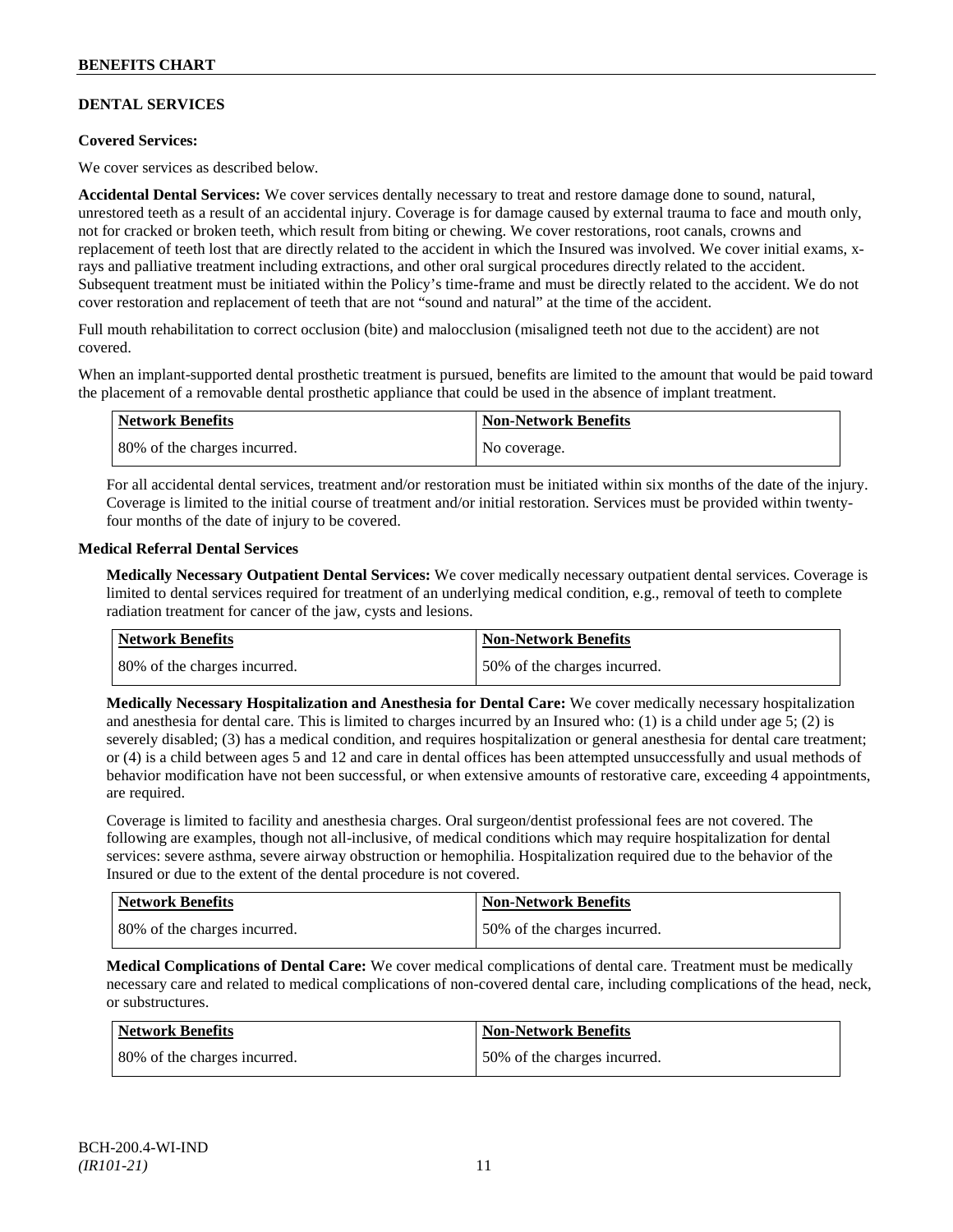**Oral Surgery:** We cover oral surgery. Coverage is limited to treatment of medical conditions requiring oral surgery, such as treatment of oral neoplasm, non-dental cysts, fracture of the jaw, trauma of the mouth and jaw, and any other oral surgery procedures provided as medically necessary dental services.

| Network Benefits             | <b>Non-Network Benefits</b>  |
|------------------------------|------------------------------|
| 80% of the charges incurred. | 50% of the charges incurred. |

**Treatment of Cleft Lip and Cleft Palate:** We cover treatment of cleft lip and cleft palate of a dependent child, including orthodontic treatment and oral surgery directly related to the cleft. Dental services which are not required for the treatment of cleft lip or cleft palate are not covered. If a dependent child covered under your Policy is also covered under a dental plan which includes orthodontic services, that dental plan shall be considered primary for the necessary orthodontic services. Oral appliances are subject to the same copayment, conditions and limitations as durable medical equipment.

| <b>Network Benefits</b>                                                                                                                                                                           | <b>Non-Network Benefits</b>                                                                                                                                                                           |
|---------------------------------------------------------------------------------------------------------------------------------------------------------------------------------------------------|-------------------------------------------------------------------------------------------------------------------------------------------------------------------------------------------------------|
| Coverage level is same as corresponding Network<br>Benefits, depending on type of service provided, such<br>as Office Visits for Illness or Injury, Inpatient or<br>Outpatient Hospital Services. | Coverage level is same as corresponding Non-Network<br>Benefits, depending on type of service provided, such<br>as Office Visits for Illness or Injury, Inpatient or<br>Outpatient Hospital Services. |
|                                                                                                                                                                                                   |                                                                                                                                                                                                       |

**Treatment of Temporomandibular Disorder (TMD) and Craniomandibular Disorder (CMD):** We cover diagnostic procedures, surgical treatment and non-surgical treatment (including intraoral splint therapy devices) for temporomandibular disorder (TMD) and craniomandibular disorder (CMD), which is medically necessary care. Dental services which are not required to directly treat TMD or CMD are not covered.

| <b>Network Benefits</b>      | <b>Non-Network Benefits</b>  |
|------------------------------|------------------------------|
| 80% of the charges incurred. | 50% of the charges incurred. |

# **Not Covered:**

- Dental treatment, procedures or services not listed in this Benefits Chart.
- Accident-related dental services if treatment is: (1) provided to teeth which are not sound and natural; (2) to teeth which have been restored; (3) initiated beyond six months from the date of the injury; (4) received beyond the initial treatment or restoration; or (5) received beyond twenty-four months from the date of injury.
- Accident-related dental services by a Non-Network provider.
- Oral surgery to remove wisdom teeth.
- Orthognathic treatment or procedures and all related services.
- See "Services Not Covered" in your Policy.

# **DIAGNOSTIC IMAGING SERVICES**

# **Covered Services:**

We cover diagnostic imaging, when ordered by a provider and provided in a clinic or outpatient hospital facility.

For Network Benefits, non-emergent, scheduled outpatient Magnetic Resonance Imaging (MRI) and Computed Tomography (CT) must be provided at a designated facility. Your physician or facility will obtain or verify prior authorization for these services, as needed.

We cover services provided in a clinic or outpatient hospital facility. To see the benefit level for inpatient hospital or skilled nursing facility services, see benefits under Inpatient Hospital and Skilled Nursing Facility Services.

# **Outpatient Magnetic Resonance Imaging (MRI) and Computed Tomography (CT)**

| <b>Network Benefits</b>      | <b>Non-Network Benefits</b>  |
|------------------------------|------------------------------|
| 80% of the charges incurred. | 50% of the charges incurred. |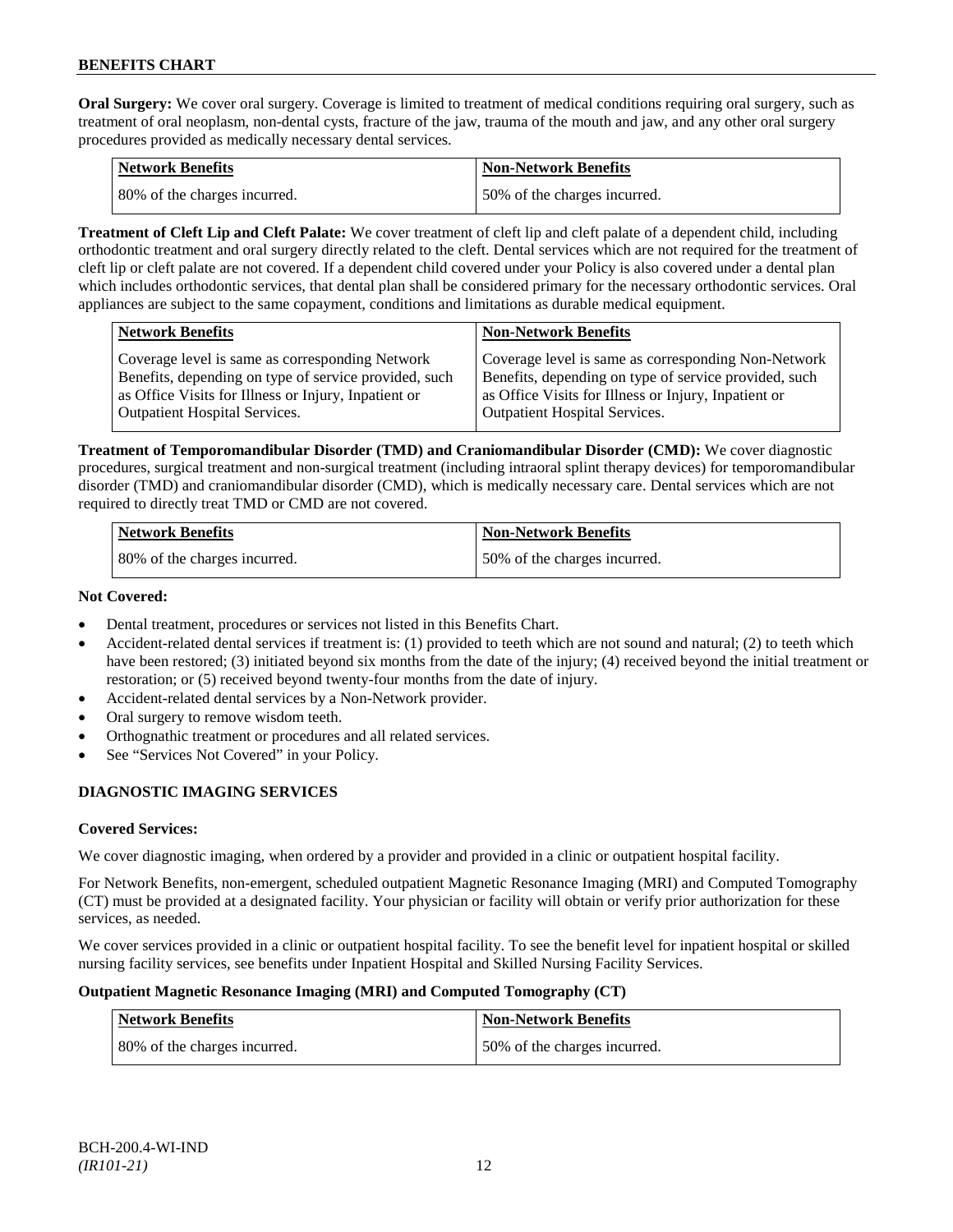#### **All Other Outpatient Diagnostic Imaging Services**

#### **Services for Illness or Injury**

| Network Benefits             | <b>Non-Network Benefits</b>  |
|------------------------------|------------------------------|
| 80% of the charges incurred. | 50% of the charges incurred. |

#### **Preventive Services (MRI/CT procedures are not considered preventive)**

Diagnostic imaging services associated with preventive services are covered at the benefit level shown in the "Preventive Services" section of this Benefits Chart.

### **Not Covered:**

See "Services Not Covered" in your Policy.

# **DURABLE MEDICAL EQUIPMENT, PROSTHETICS, ORTHOTICS AND SUPPLIES**

### **Covered Services:**

We cover equipment and services, as described below.

We cover durable medical equipment and services, prosthetics, orthotics, and supplies, subject to the limitations below, including certain disposable supplies, enteral feedings and the following diabetic supplies and equipment: glucose monitors, insulin pumps limited to the purchase of one pump per year, syringes, blood and urine test strips and other diabetic supplies as deemed medically appropriate and necessary, for Insureds with gestational, Type I or Type II diabetes.

We cover external hearing aids, cochlear implants, and related treatment prescribed by a physician or by a licensed audiologist for Insureds under 18 years of age who have hearing loss.

We also cover basic hearing aids for Insureds age 18 or older for the correction of a hearing impairment.

Osseointegrated or bone-anchored hearing aids are only covered for Insureds who have hearing loss that is not correctable by any other procedure.

Hearing aids are limited to one basic, standard hearing aid for each ear every three years.

A basic hearing aid is defined as a hearing device that consists of a microphone, amplifier, volume control, battery and receiver. It does not include upgrades above and beyond the functionality of a basic hearing aid, including, but not limited to, hearing improvements for group settings, background noise, Bluetooth/remote control functionality, or extended warranties. Charges for upgrades above the cost of a basic, standard hearing aid are not covered.

| Network Benefits             | <b>Non-Network Benefits</b>  |
|------------------------------|------------------------------|
| 80% of the charges incurred. | 50% of the charges incurred. |

#### **Special Dietary Treatment for Phenylketonuria (PKU) if it meets our medical coverage criteria**

| <b>Network Benefits</b>      | <b>Non-Network Benefits</b>  |
|------------------------------|------------------------------|
| 80% of the charges incurred. | 50% of the charges incurred. |

#### **Oral Amino Acid Based Elemental Formula if it meets our medical coverage criteria**

| Network Benefits             | <b>Non-Network Benefits</b>  |
|------------------------------|------------------------------|
| 80% of the charges incurred. | 50% of the charges incurred. |

### **Limitations:**

Coverage of durable medical equipment is limited by the following.

- No more than a 90-day supply of diabetic supplies are covered and dispensed at a time.
- Payment will not exceed the cost of an alternate piece of equipment or service that is effective and medically necessary.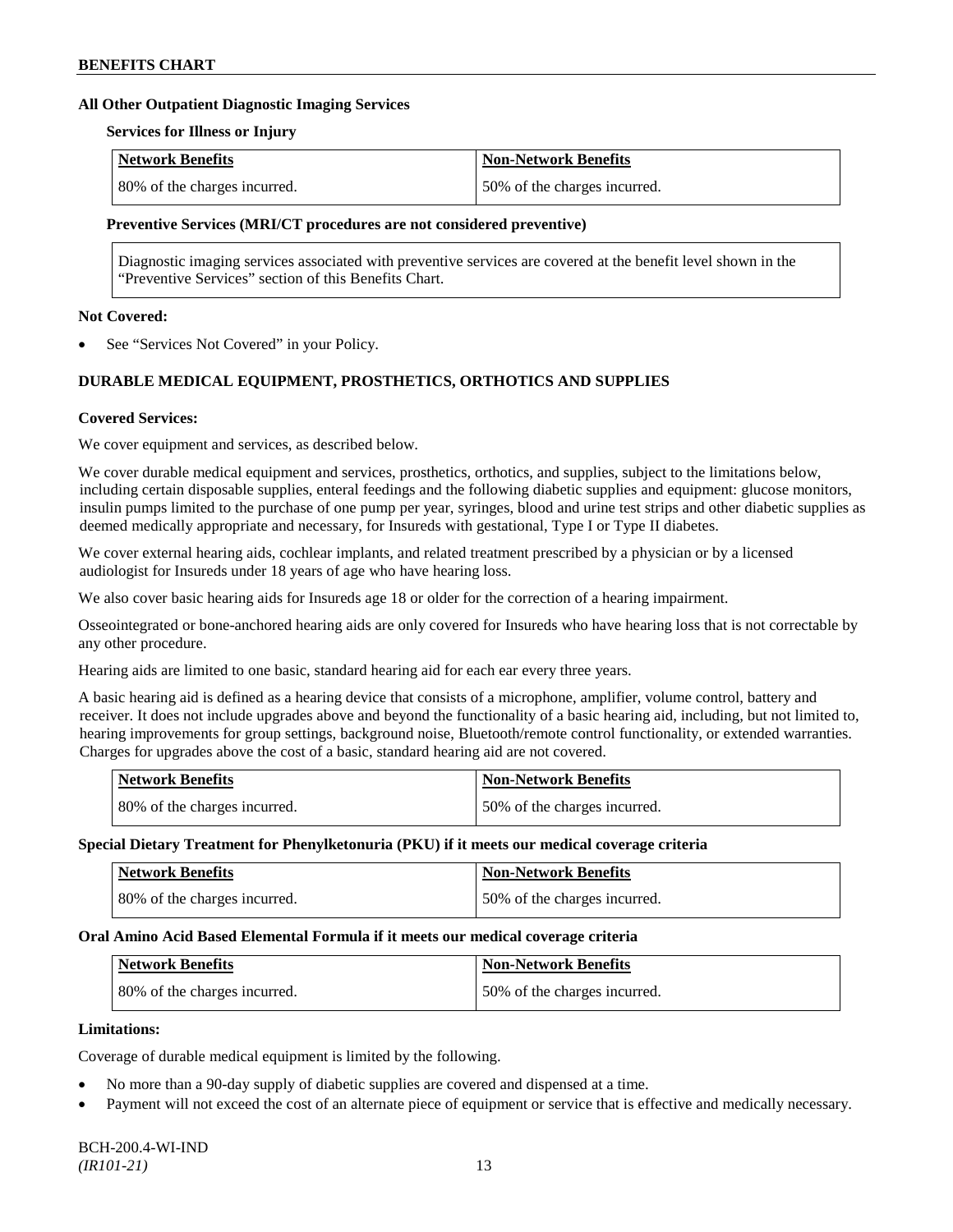- For prosthetic benefits, other than oral appliances for cleft lip and cleft palate, payment will not exceed the cost of an alternate piece of equipment or service that is effective, medically necessary and enables Insureds to conduct standard activities of daily living.
- We reserve the right to determine if an item will be approved for rental vs. purchase.
- We require that certain diabetic supplies and equipment be purchased at a pharmacy.
- Diabetic supplies and equipment are limited to certain models and brands.
- Durable medical equipment and supplies must be obtained from or repaired by approved vendors.
- Covered services and supplies are based on established medical policies which are subject to periodic review and modification by the medical or dental directors. Our medical policy for diabetic supplies includes information on our required models and brands. These medical policies (medical coverage criteria) are available by calling Member Services, or logging on to your "*my*HealthPartners" account a[t healthpartners.com.](http://www.healthpartners.com/)

# **Not Covered:**

Items which are not eligible for coverage include, but are not limited to:

- Replacement or repair of any covered items, if the items are (i) damaged or destroyed by misuse, abuse or carelessness, (ii) lost; or (iii) stolen.
- Duplicate or similar items.
- Labor and related charges for repair of any covered items which are more than the cost of replacement by an approved vendor.
- Sales tax, mailing, delivery charges, service call charges.
- Items which are primarily educational in nature or for hygiene, vocation, comfort, convenience or recreation.
- Communication aids or devices: equipment to create, replace or augment communication abilities including, but not limited to, speech processors, receivers, communication boards, or computer or electronic assisted communication.
- Implantable and osseointegrated or bone-anchored hearing aids and their fitting, except as specifically described in this Benefits Chart. This exclusion does not apply to cochlear implants.
- Eyeglasses, contact lenses and their fitting, measurement and adjustment, except as specifically described in this Benefits Chart.
- Hair prostheses (wigs).
- Household equipment which primarily has customary uses other than medical, such as, but not limited to, exercise cycles, air purifiers, central or unit air conditioners, water purifiers, non-allergenic pillows, mattresses or waterbeds.
- Household fixtures including, but not limited to, escalators or elevators, ramps, swimming pools and saunas.
- Modifications to the structure of the home including, but not limited to, wiring, plumbing or charges for installation of equipment.
- Vehicle, car or van modifications including, but not limited to, hand brakes, hydraulic lifts and car carrier.
- Rental equipment while owned equipment is being repaired by non-contracted vendors, beyond one month rental of medically necessary equipment.
- Other equipment and supplies, including, but not limited to assistive devices, that we determine are not eligible for coverage.
- See "Services Not Covered" in your Policy.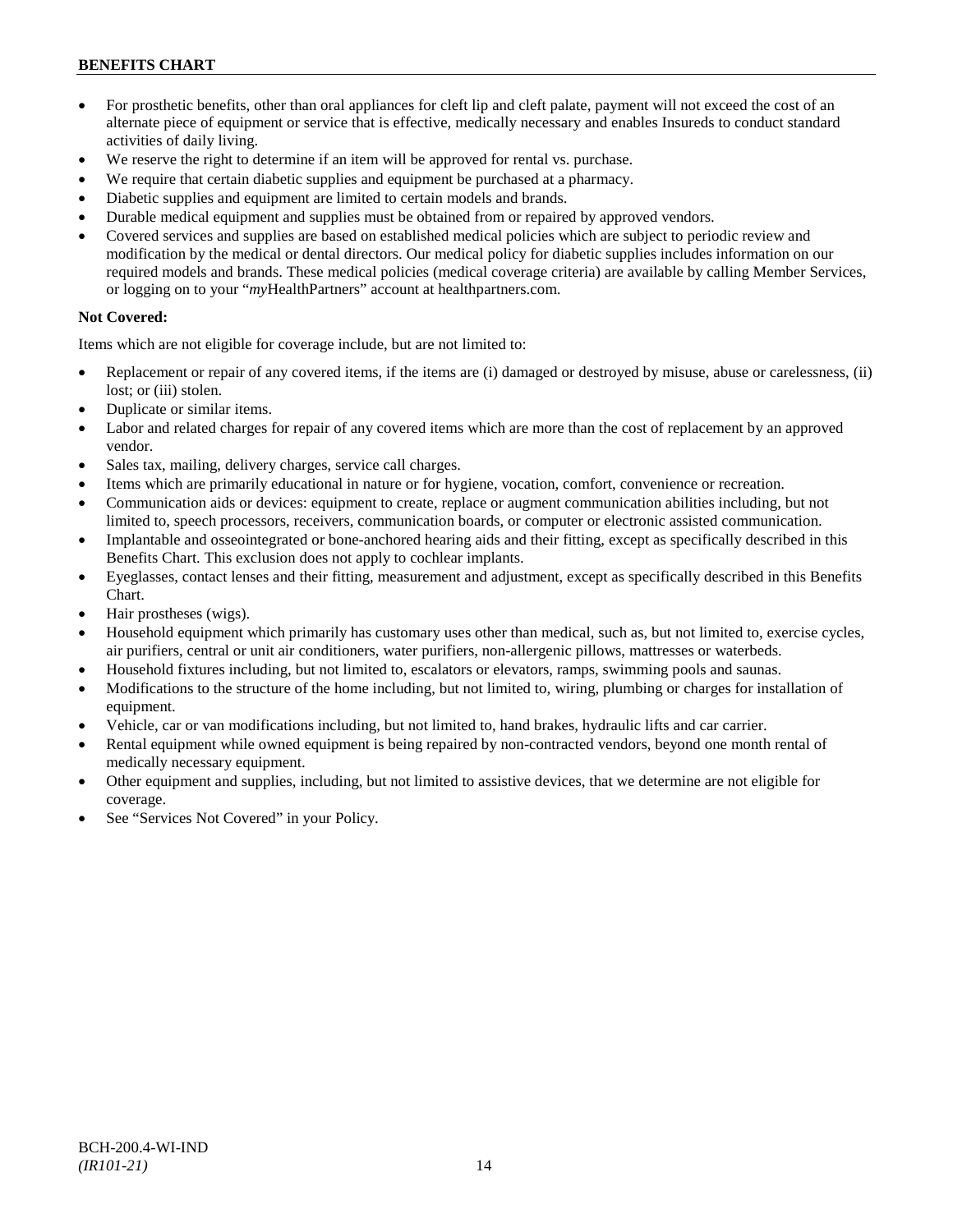# **EMERGENCY AND URGENTLY NEEDED CARE SERVICES**

### **Covered Services:**

We cover services for emergency care and urgently needed care if the services are otherwise eligible for coverage under your Policy.

**Urgently Needed Care.** These are services to treat an unforeseen illness or injury that:

- are required in order to prevent a serious deterioration in your health, and
- cannot be delayed until the next available clinic or office hours.

| Network Benefits                                                                                                                       | <b>Non-Network Benefits</b> |
|----------------------------------------------------------------------------------------------------------------------------------------|-----------------------------|
| 100% of the charges incurred, subject to a copayment of 150% of the charges incurred.<br>\$30 per visit.<br>Deductible does not apply. |                             |

**Emergency Care.** These are services to treat:

- the sudden, unexpected onset of illness or injury which, if left untreated or unattended until the next available clinic or office hours, would result in hospitalization, or
- a condition requiring professional health services immediately necessary to preserve life or stabilize health.

When reviewing claims for coverage of emergency services, our medical director will take into consideration a reasonable layperson's belief that the circumstances required immediate medical care that could not wait until the next working day or next available clinic appointment.

### **Emergency Care in a Hospital Emergency Room, including Professional Services of a Physician**

| <b>Network Benefits</b>      | <b>Non-Network Benefits</b> |
|------------------------------|-----------------------------|
| 80% of the charges incurred. | See Network Benefits.       |

#### **Inpatient Emergency Care in a Hospital**

| <b>Network Benefits</b>      | <b>Non-Network Benefits</b> |
|------------------------------|-----------------------------|
| 80% of the charges incurred. | l See Network Benefits.     |

### **Not Covered:**

See "Services Not Covered" in your Policy.

# **GENE THERAPY**

# **Covered Services:**

We cover gene therapy treatment that meets our current medical coverage criteria.

| <b>Network Benefits</b>                                                                                                                                                                                 | <b>Non-Network Benefits</b> |
|---------------------------------------------------------------------------------------------------------------------------------------------------------------------------------------------------------|-----------------------------|
| Coverage level is same as corresponding Network<br>Benefit, depending on type of service provided, such as<br>Office Visits for Illness or Injury, Inpatient or<br><b>Outpatient Hospital Services.</b> | No coverage.                |

### **Limitations:**

- Gene therapy must be provided by a designated provider.
- Specific types of gene therapy are limited to therapies and conditions specified in our medical coverage criteria.

# **Not Covered:**

See "Services Not Covered" in your Policy.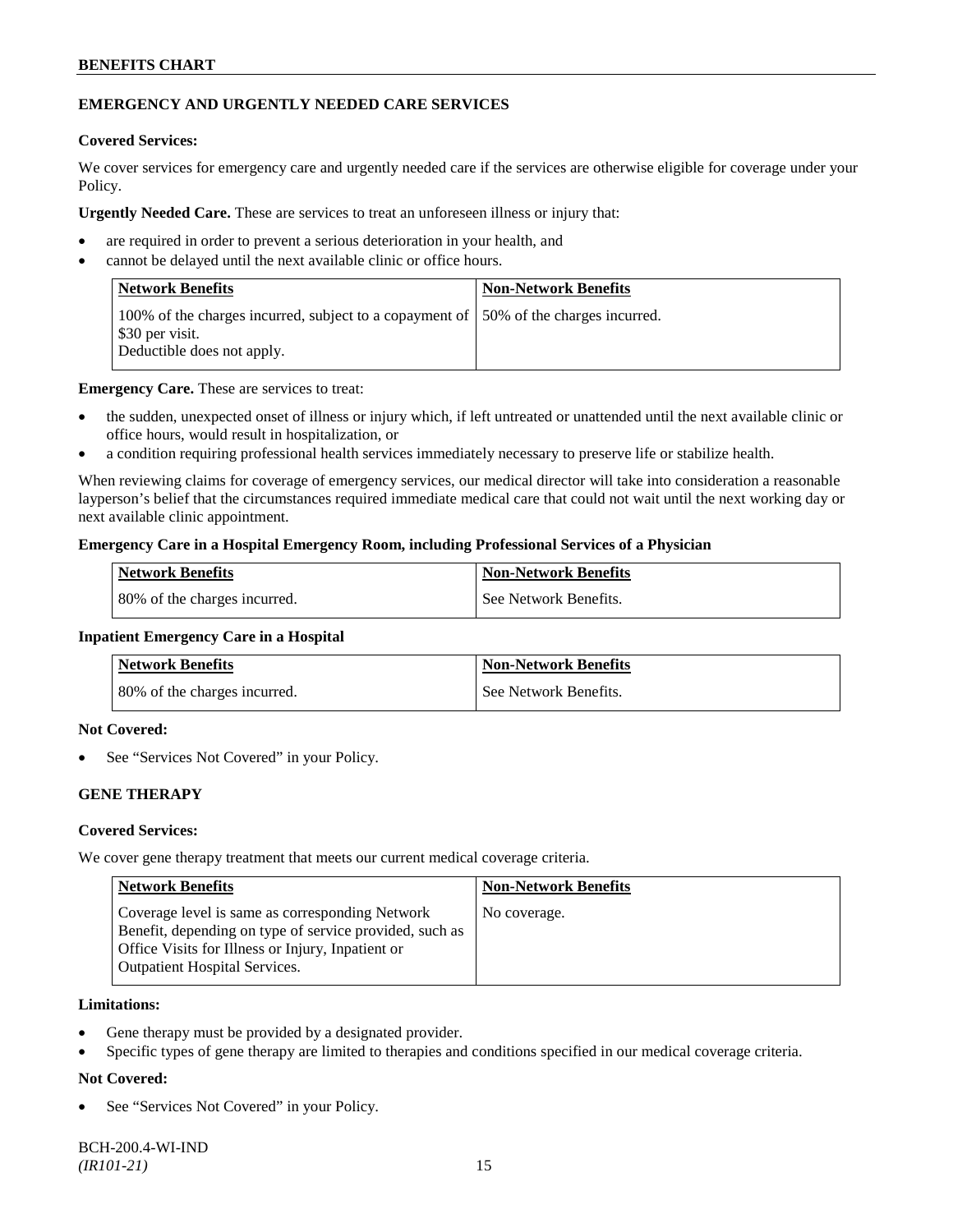# **HEALTH EDUCATION**

### **Covered Services:**

We cover education for preventive services and education for the management of chronic health problems (such as diabetes).

| Network Benefits                                            | <b>Non-Network Benefits</b>  |
|-------------------------------------------------------------|------------------------------|
| 100% of the charges incurred.<br>Deductible does not apply. | 50% of the charges incurred. |

### **Not Covered:**

See "Services Not Covered" in your Policy.

# **HOME-BASED HEALTH ASSESSMENT PROGRAM**

# **Covered Services:**

If you meet our criteria for coverage, you may qualify for our home-based comprehensive health risk assessment program. The program covers a health assessment with a designated nurse practitioner.

| <b>Network Benefits</b>                                     | <b>Non-Network Benefits</b> |
|-------------------------------------------------------------|-----------------------------|
| 100% of the charges incurred.<br>Deductible does not apply. | No coverage.                |

### **Not Covered:**

See "Services Not Covered" in your Policy.

# **HOME HEALTH SERVICES**

# **Covered Services:**

We cover skilled nursing services, physical therapy, occupational therapy, speech therapy, respiratory therapy and other therapeutic services, non-routine prenatal and routine postnatal well child visits (as described in our medical coverage criteria), phototherapy services for newborns, home health aide services and other eligible home health services when provided in your home, if you are homebound (i.e., unable to leave home without considerable effort due to a medical condition). Lack of transportation does not constitute homebound status. For phototherapy services for newborns and high risk prenatal services, supplies and equipment are included.

We cover total parenteral nutrition/intravenous ("TPN/IV") therapy, equipment, supplies and drugs in connection with IV therapy. IV line care kits are covered under Durable Medical Equipment.

We cover palliative care benefits. Palliative care includes symptom management, education and establishing goals of care. We waive the requirement that you be homebound for a limited number of home visits for palliative care (as shown in this Benefits Chart), if you have a life-threatening, non-curable condition which has a prognosis of survival of two years or less. Additional palliative care visits are eligible under the home health services benefit if you are homebound and meet all other requirements defined in this section.

You do not need to be homebound to receive total parenteral nutrition/intravenous ("TPN/IV") therapy.

Home health services are eligible and covered only when:

- medically necessary; and
- provided as rehabilitative care, terminal care or maternity care; and
- ordered by a physician, and included in the written home care plan.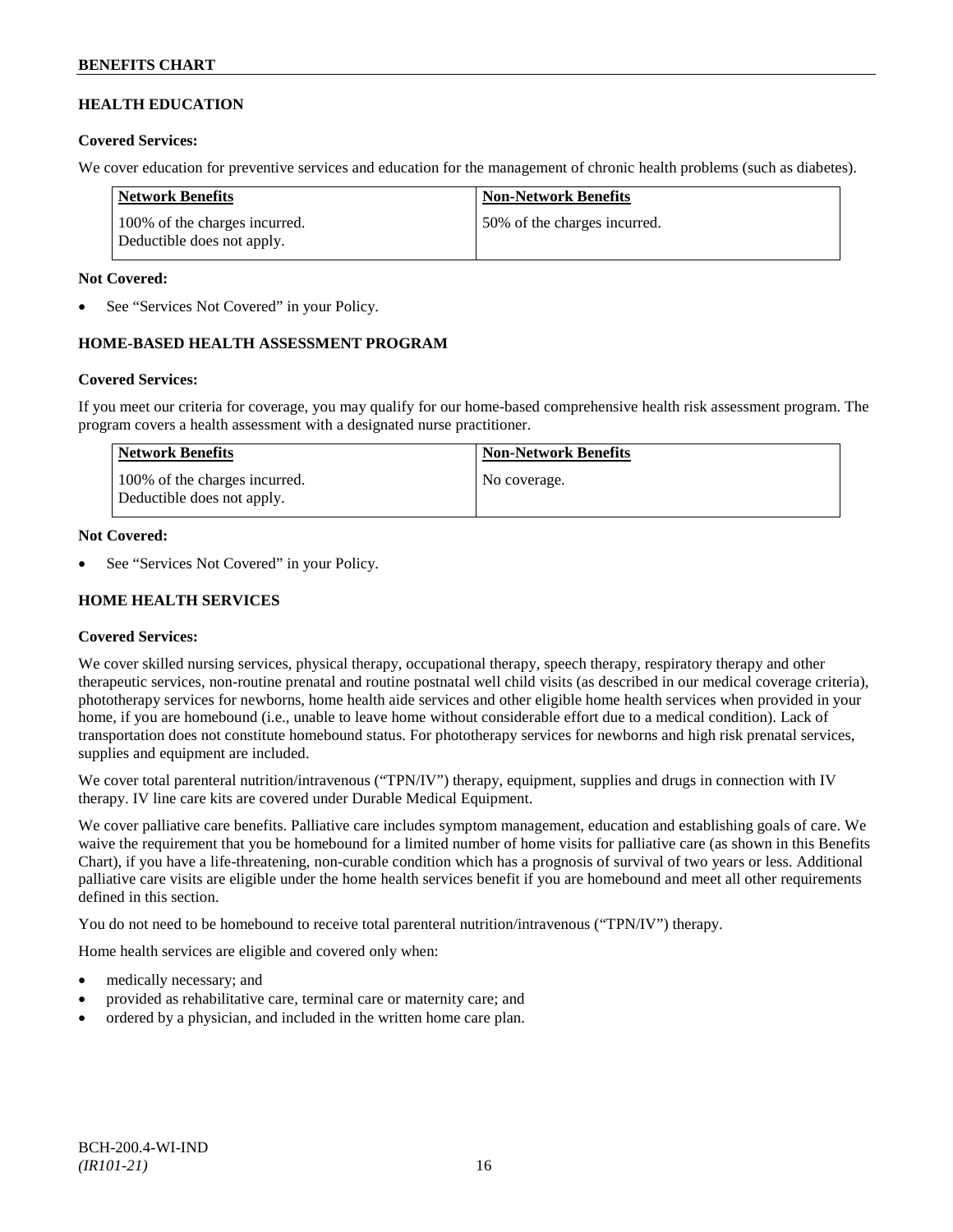# **Physical therapy, occupational therapy, speech therapy, respiratory therapy, home health aide services and palliative Care**

| <b>Network Benefits</b>                                                                                     | <b>Non-Network Benefits</b> |
|-------------------------------------------------------------------------------------------------------------|-----------------------------|
| 100% of the charges incurred, subject to your<br>copayment of \$30 per visit.<br>Deductible does not apply. | No coverage.                |

If more than one home health visit occurs in a day, a separate copayment applies to each. For example, if an occupational therapist and a physical therapist visit a member in the same day, a separate copayment will be charged for each visit.

### **TPN/IV Therapy, Skilled Nursing Services, Non-Routine Prenatal/Postnatal Services and Phototherapy**

| Network Benefits                                            | <b>Non-Network Benefits</b> |
|-------------------------------------------------------------|-----------------------------|
| 100% of the charges incurred.<br>Deductible does not apply. | No coverage.                |

Each 24-hour visit (or shifts up to 24-hour visits) equals one visit and counts toward the Maximum visits for all other services shown below. Any visit that lasts less than 24 hours regardless of the length of the visit, will count as one visit toward the Maximum visits for all other services shown below. All visits must be medically necessary and benefit eligible.

### **Routine Prenatal/Postnatal Services and Child Health Supervision Services**

| Network Benefits                                            | <b>Non-Network Benefits</b>  |
|-------------------------------------------------------------|------------------------------|
| 100% of the charges incurred.<br>Deductible does not apply. | 50% of the charges incurred. |

### **Maximum Visits for Palliative Care:**

| <b>Network Benefits</b>                                                                                                                        | <b>Non-Network Benefits</b> |
|------------------------------------------------------------------------------------------------------------------------------------------------|-----------------------------|
| If you are eligible to receive palliative care in the home<br>and you are not homebound, there is a maximum of 12<br>visits per calendar year. | No coverage.                |

# **Maximum Visits for All Services Other Than Palliative Care:**

| Network Benefits             | <b>Non-Network Benefits</b> |
|------------------------------|-----------------------------|
| 60 visits per calendar year. | No coverage.                |

The routine postnatal well child visits do not count toward the visit limit.

# **Limitations:**

- Home health services are not provided as a substitute for a primary caregiver in the home or as relief (respite) for a primary caregiver in the home. We will not reimburse family members or residents in your home for the above services.
- A service shall not be considered a skilled nursing service merely because it is performed by, or under the direct supervision of, a licensed nurse. Where a service (such as tracheotomy suctioning or ventilator monitoring) or like services, can be safely and effectively performed by a non-medical person (or self-administered), without the direct supervision of, a licensed nurse, the service shall not be regarded as a skilled nursing service, whether or not a skilled nurse actually provides the service. The unavailability of a competent person to provide a non-skilled service shall not make it a skilled service when a skilled nurse provides it. Only the skilled nursing component of so-called "blended" services (i.e. services which include skilled and non-skilled components) are covered under this Benefits Chart.

### **Not Covered:**

- Home Health Services by a Non-Network provider.
- Financial or legal counseling services.
- Housekeeping or meal services in your home.
- Private duty nursing services.

BCH-200.4-WI-IND *(IR101-21)* 17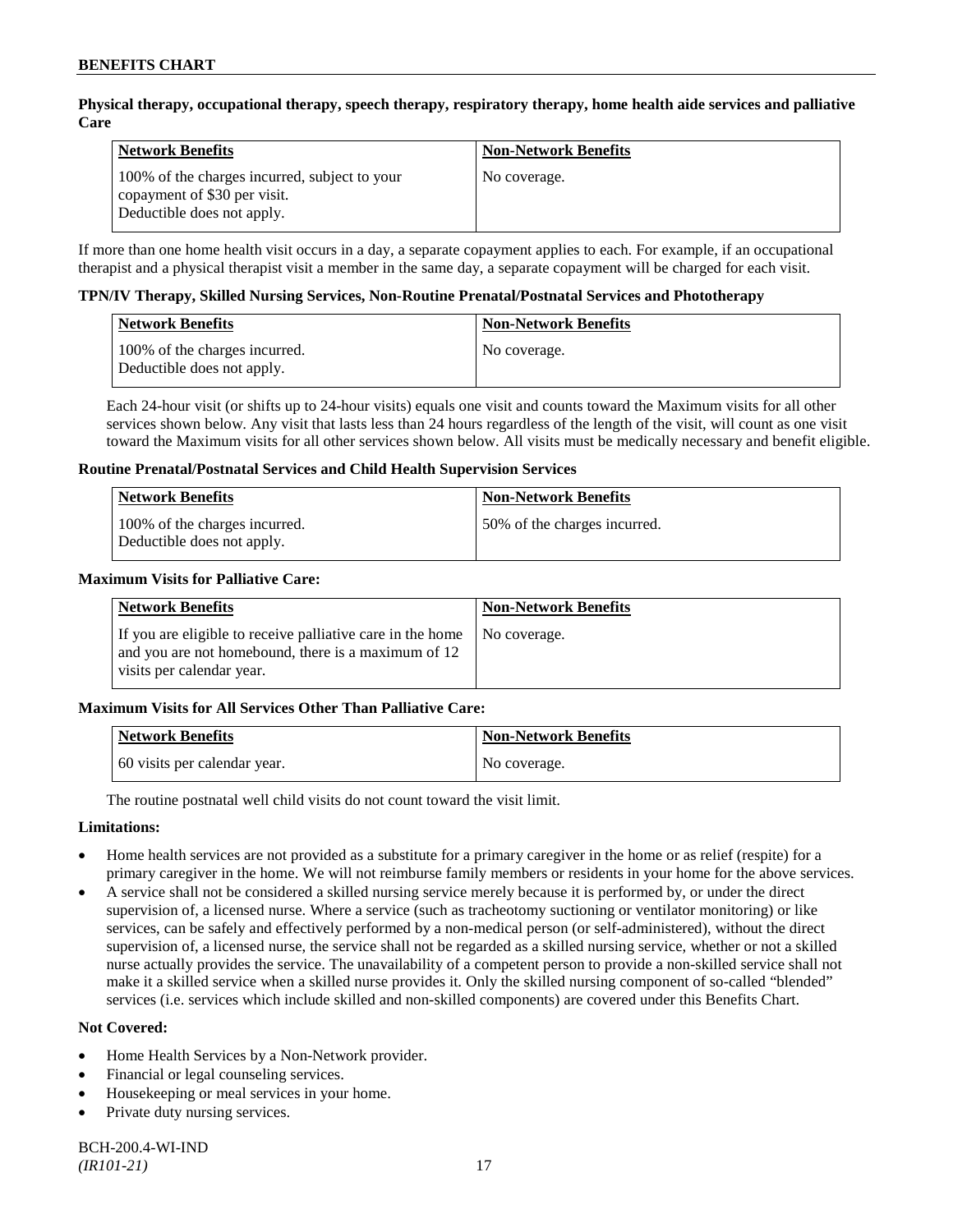- Services provided by a family member or enrollee, or a resident in the enrollee's home.
- Vocational rehabilitation and recreational or educational therapy. Recreation therapy is therapy provided solely for the purpose of recreation, including, but not limited to: (a) requests for physical therapy or occupational therapy to improve athletic ability, and (b) braces or guards to prevent sports injuries.
- See "Services Not Covered" in your Policy.

### **HOME HOSPICE SERVICES**

#### **Applicable Definitions:**

**Part-time.** This is up to two hours of service per day, more than two hours is considered continuous care.

**Continuous Care.** This is from two to twelve hours of service per day provided by a registered nurse, licensed practical nurse, or home health aide, during a period of crisis in order to maintain a terminally ill patient at home.

**Appropriate Facility.** This is a nursing home, hospice residence, or other inpatient facility.

**Custodial Care Related to Hospice Services.** This means providing assistance in the activities of daily living and the care needed by a terminally ill patient which can be provided by primary caregiver (i.e., family member or friend) who is responsible for the patient's home care.

### **Covered Services:**

**Home Hospice Program:** We cover the services described below if you are terminally ill and accepted as a home hospice program participant. You must meet the eligibility requirements of the program, and elect to receive services through the home hospice program. The services will be provided in your home, with inpatient care available when medically necessary as described below. If you elect to receive hospice services, you do so in lieu of curative treatment for your terminal illness for the period you are enrolled in the home hospice program.

**Eligibility:** In order to be eligible to be enrolled in the home hospice program, you must: (1) be a terminally ill patient (prognosis of six months or less); (2) have chosen a palliative treatment focus (i.e., emphasizing comfort and supportive services rather than treatment attempting to cure the disease or condition); and (3) continue to meet the terminally ill prognosis as reviewed by our medical director or his or her designee over the course of care. You may withdraw from the home hospice program at any time.

**Eligible Services:** Hospice services include the following services provided in accordance with an approved hospice treatment plan:

- Home Health Services:
	- o Part-time care provided in your home by an interdisciplinary hospice team (which may include a physician, nurse, social worker, and spiritual counselor) and medically necessary home health services are covered.
	- o One or more periods of continuous care in your home or in a setting which provides day care for pain or symptom management, when medically necessary, will be covered.
- Inpatient Services: We cover medically necessary inpatient services.
- Other Services:
	- o Respite care is covered for care in your home or in an appropriate facility, to give your primary caregivers (i.e., family members or friends) rest and/or relief when necessary in order to maintain a terminally ill patient at home*.*
	- o Medically necessary medications for pain and symptom management.
	- o Semi-electric hospital beds and other durable medical equipment are covered.
	- o Emergency and non-emergency care is covered.

| Network Benefits             | <b>Non-Network Benefits</b> |
|------------------------------|-----------------------------|
| 80% of the charges incurred. | No coverage.                |

Respite care is limited to 5 days per episode, and respite care and continuous care combined are limited to 30 days.

### **Not Covered:**

- Home Hospice Services by a Non-Network provider.
- Financial or legal counseling services.
- Housekeeping or meal services in your home.
- Custodial or maintenance care related to hospice services, whether provided in the home or in a nursing home.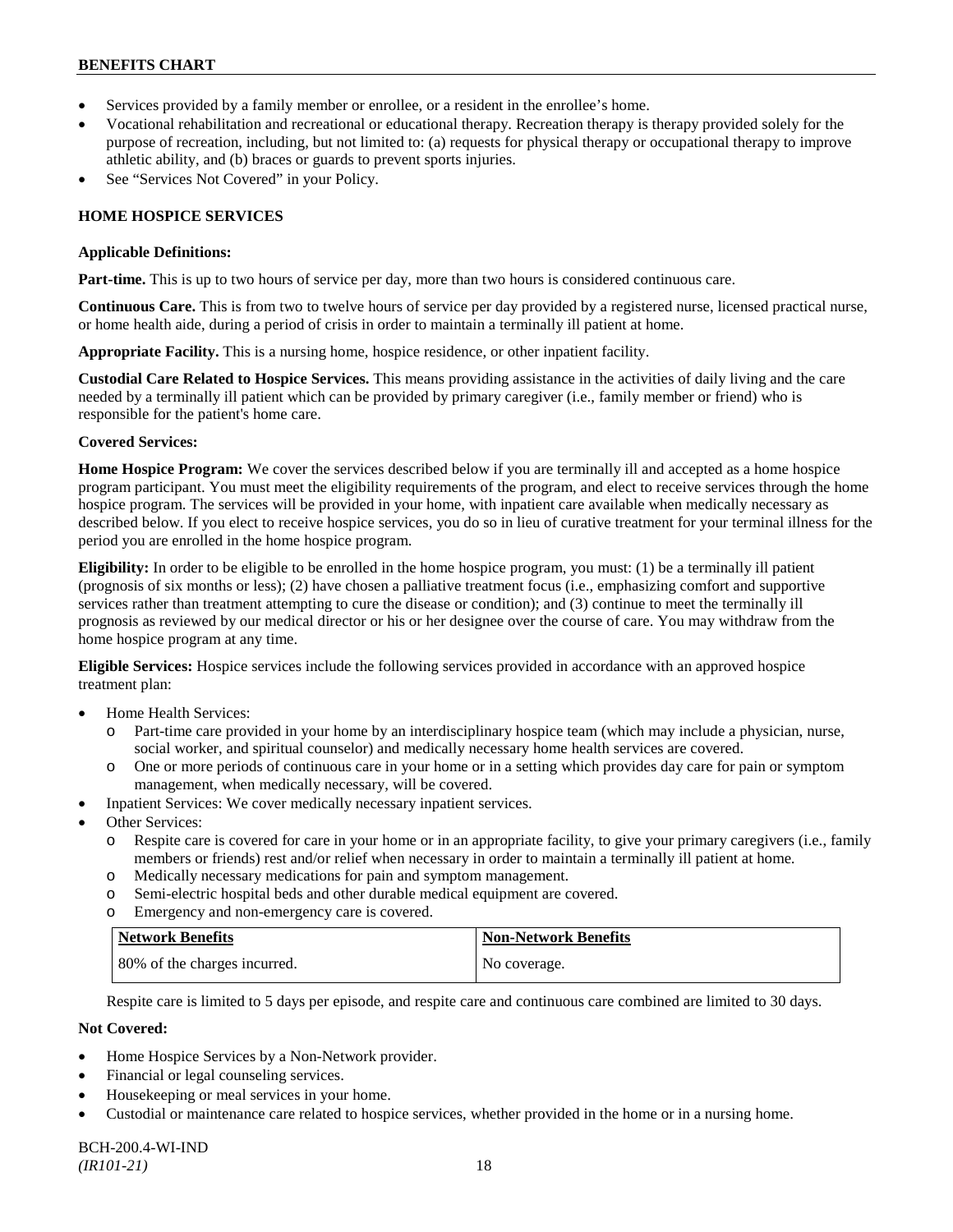- Any service not specifically described as covered services under this home hospice services benefits.
- Any services provided by members of your family or residents in your home.
- See "Services Not Covered" in your Policy.

# **HOSPITAL AND SKILLED NURSING FACILITY SERVICES**

#### **Covered Services:**

We cover services as described below.

#### **Medical or Surgical Hospital Services**

**Inpatient Hospital Services:** We cover the following medical or surgical services, for the treatment of acute illness or injury, which require the level of care only provided in an acute care facility. These services must be authorized by a physician.

Inpatient hospital services include: room and board; the use of operating or maternity delivery rooms; intensive care facilities; newborn nursery facilities; general nursing care, anesthesia, laboratory and diagnostic imaging services, radiation therapy, physical therapy, prescription drugs or other medications administered during treatment, blood and blood products (unless replaced), and blood derivatives, and other diagnostic or treatment related hospital services; physician and other professional medical and surgical services provided while in the hospital, including gender reassignment surgery that meets medical coverage criteria.

We cover, following a vaginal delivery, a minimum of 48 hours of inpatient care for the mother and newborn child. We cover, following a caesarean section delivery, a minimum of 96 hours of inpatient care for the mother and newborn child.

Health insurance issuers generally may not, under Federal law, restrict benefits for any hospital length of stay in connection with childbirth for the mother of newborn child to less than 48 hours following a vaginal delivery, or less than 96 hours following a caesarean section. However, Federal law generally does not prohibit the mother's or newborn's attending provider, after consulting with the mother, from discharging the mother or her newborn earlier than 48 hours (or 96 hours as applicable). In any case plans and issuers may not, under Federal law, require that a provider obtain authorization from the plan or the insurance issuer for prescribing a length of stay not in excess of 48 hours (or 96 hours).

| <b>Network Benefits</b>      | <b>Non-Network Benefits</b>  |
|------------------------------|------------------------------|
| 80% of the charges incurred. | 50% of the charges incurred. |

Each Insured's admission or confinement, including that of a newborn child, is separate and distinct from the admission or confinement of any other Insured.

**Outpatient Hospital, Ambulatory Care or Surgical Facility Services:** We cover the following medical and surgical services, for diagnosis or treatment of illness or injury on an outpatient basis. These services must be authorized by a physician.

Outpatient services include: use of operating rooms, maternity delivery rooms or other outpatient departments, rooms or facilities; and the following outpatient services: general nursing care, anesthesia, laboratory and diagnostic imaging services, radiation therapy, physical therapy, drugs administered during treatment, blood and blood products (unless replaced), and blood derivatives, and other diagnostic or treatment related outpatient services; physician and other professional medical and surgical services provided while an outpatient, including colonoscopies (starting at age 50, or under age 50 for people at high risk of colorectal cancer), and gender reassignment surgery that meets medical coverage criteria.

For Network Benefits, non-emergent, scheduled outpatient Magnetic Resonance Imaging (MRI) and Computed Tomography (CT) must be provided at a designated facility. Your physician or facility will obtain or verify prior authorization for these services, as needed.

To see the benefit level for diagnostic imaging services, laboratory services and physical therapy, see benefits under Diagnostic Imaging Services, Laboratory Services and Physical Therapy in this Benefits Chart.

| <b>Network Benefits</b>       | Non-Network Benefits          |
|-------------------------------|-------------------------------|
| 180% of the charges incurred. | 150% of the charges incurred. |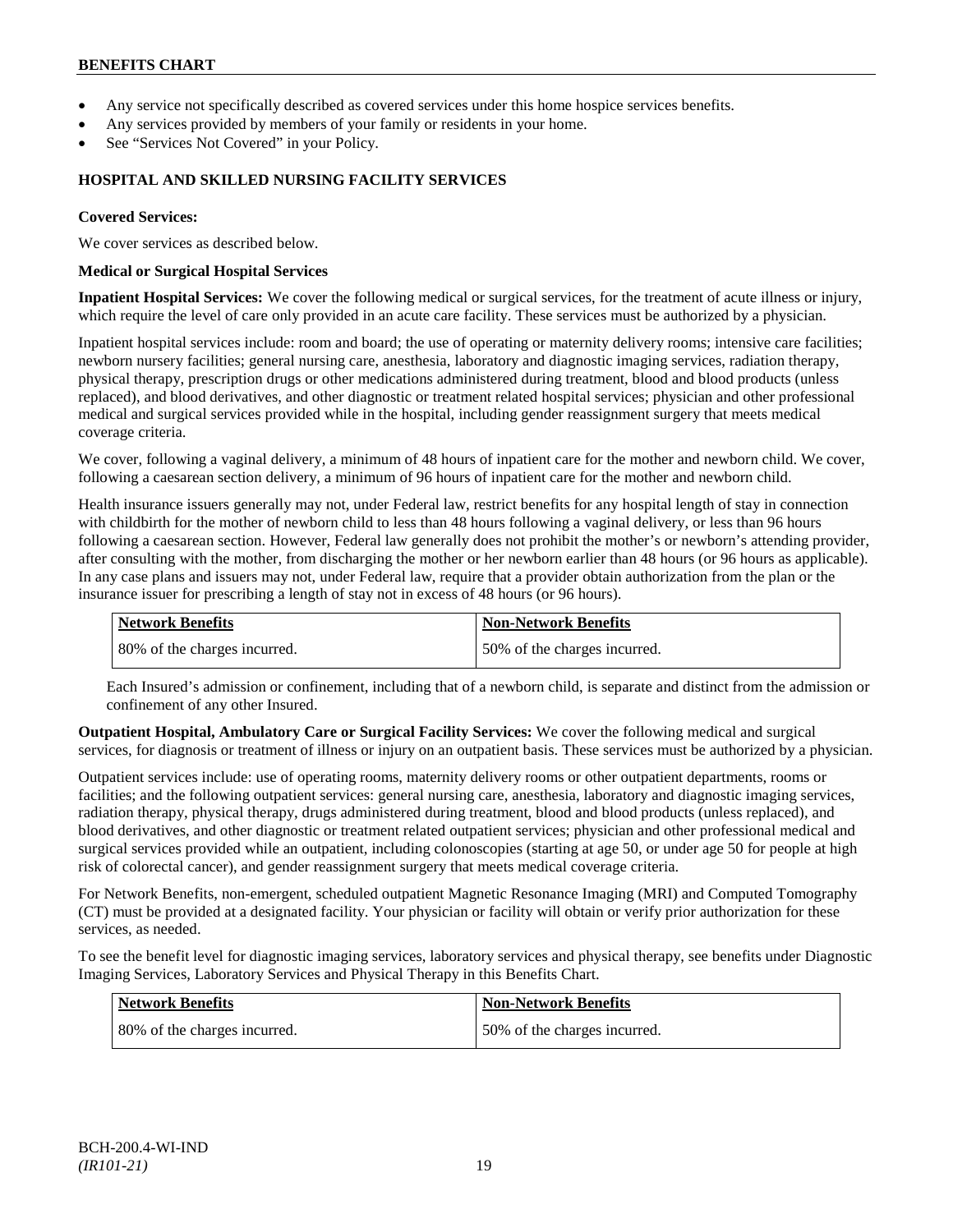**Skilled Nursing Facility Care:** We cover room and board, daily skilled nursing and related ancillary services for post-acute treatment and rehabilitative care of illness or injury that meets medical coverage criteria.

| Network Benefits                             | <b>Non-Network Benefits</b>                  |
|----------------------------------------------|----------------------------------------------|
| 80% of the charges incurred.                 | 50% of the charges incurred.                 |
| Limited to a 30 day maximum per confinement. | Limited to a 30 day maximum per confinement. |

Each day of services provided under the Network Benefits and Non-Network Benefits, combined, applies toward the maximum shown above.

### **Not Covered:**

- Services for items for personal convenience, such as television rental, are not covered.
- See "Services Not Covered" in your Policy.

# **INFERTILITY SERVICES**

### **Covered Services:**

We cover the diagnosis of infertility. These services include diagnostic procedures and tests provided in connection with an infertility evaluation, office visits and consultations to diagnose infertility.

| Network Benefits                                                                                                                       | <b>Non-Network Benefits</b> |
|----------------------------------------------------------------------------------------------------------------------------------------|-----------------------------|
| 100% of the charges incurred, subject to a copayment of 150% of the charges incurred.<br>\$30 per visit.<br>Deductible does not apply. |                             |

Coverage is limited to office visits and consultations to diagnose infertility. Treatment is not covered.

### **Not Covered:**

- Treatment of infertility, including, but not limited to, office visits, laboratory, diagnostic imaging services, and drugs for the treatment of infertility; assisted reproduction, including, but not limited to gamete intrafallopian tube transfer (GIFT), zygote intrafallopian tube transfer (ZIFT), intracytoplasmic sperm injection (ICSI), and/or in-vitro fertilization (IVF), and all charges associated with such procedures; reversal of sterilization; artificial insemination; and sperm, ova or embryo acquisition, retrieval or storage; however, we do cover office visits and consultations to diagnose infertility.
- Services related to the establishment of surrogate pregnancy and fees for a surrogate.
- See "Services Not Covered" in your Policy.

# **LABORATORY SERVICES**

#### **Covered Services:**

We cover laboratory tests when ordered by a provider and provided in a clinic or outpatient hospital facility. This includes blood tests to detect lead exposure in children between the ages of 6 months and 72 months.

To see the benefit level for inpatient hospital or skilled nursing facility services, see benefits under Inpatient Hospital and Skilled Nursing Facility Services in this Benefits Chart.

**Prostate-Specific Antigen (PSA) Test Coverage.** We cover prostate cancer screening for men 40 years of age or over who are symptomatic or in a high-risk category and for all men 50 years of age or older. Coverage includes prostate-specific antigen blood test and digital rectal examination.

| Network Benefits                                            | <b>Non-Network Benefits</b>  |
|-------------------------------------------------------------|------------------------------|
| 100% of the charges incurred.<br>Deductible does not apply. | 50% of the charges incurred. |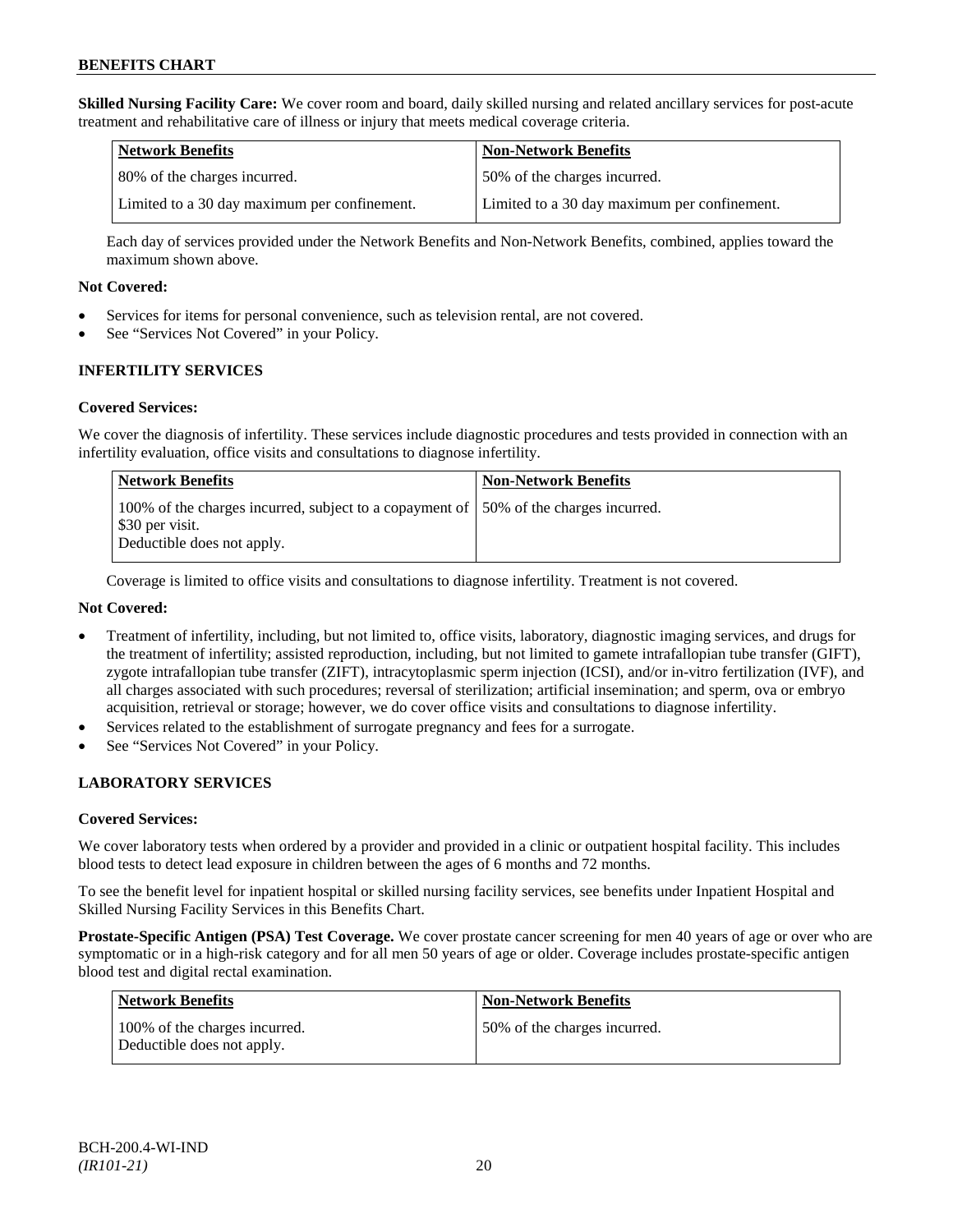### **All other laboratory services**

#### **Services for Illness or Injury**

| <b>Network Benefits</b>                                     | <b>Non-Network Benefits</b>  |
|-------------------------------------------------------------|------------------------------|
| 100% of the charges incurred.<br>Deductible does not apply. | 50% of the charges incurred. |

### **Preventive Services**

Laboratory services associated with preventive services are covered at the benefit level shown in the "Preventive Services" section of this Benefits Chart.

### **Not Covered:**

See "Services Not Covered" in your Policy.

# **MASTECTOMY RECONSTRUCTION BENEFIT**

### **Covered Services:**

We cover reconstruction of the breast on which the mastectomy has been performed; surgery and reconstruction of the other breast to produce symmetrical appearance, and prostheses and physical complications of all stages of mastectomy, including lymphedemas.

| <b>Network Benefits</b>                               | <b>Non-Network Benefits</b>                           |
|-------------------------------------------------------|-------------------------------------------------------|
| Coverage level is same as corresponding Network       | Coverage level is same as corresponding Non-Network   |
| Benefits, depending on type of service provided, such | Benefits, depending on type of service provided, such |
| as Office Visits for Illness or Injury, Inpatient or  | as Office Visits for Illness or Injury, Inpatient or  |
| <b>Outpatient Hospital Services.</b>                  | Outpatient Hospital Services.                         |

#### **Not Covered:**

See "Services Not Covered" in your Policy.

# **MEDICATION THERAPY DISEASE MANAGEMENT PROGRAM**

# **Covered Services:**

If you meet our criteria for coverage, you may qualify for our Medication Therapy Disease Management Program.

The program covers consultations with a designated Network pharmacist.

Covered services are based on established medical policies, which are subject to periodic review and modification by the medical directors. These medical policies (medical coverage criteria) are available by calling Member Services, or logging on to your "*my*HealthPartners" account at [healthpartners.com.](http://www.healthpartners.com/)

| Network Benefits                                            | <b>Non-Network Benefits</b> |
|-------------------------------------------------------------|-----------------------------|
| 100% of the charges incurred.<br>Deductible does not apply. | No coverage.                |

### **Not Covered:**

See "Services Not Covered" in your Policy.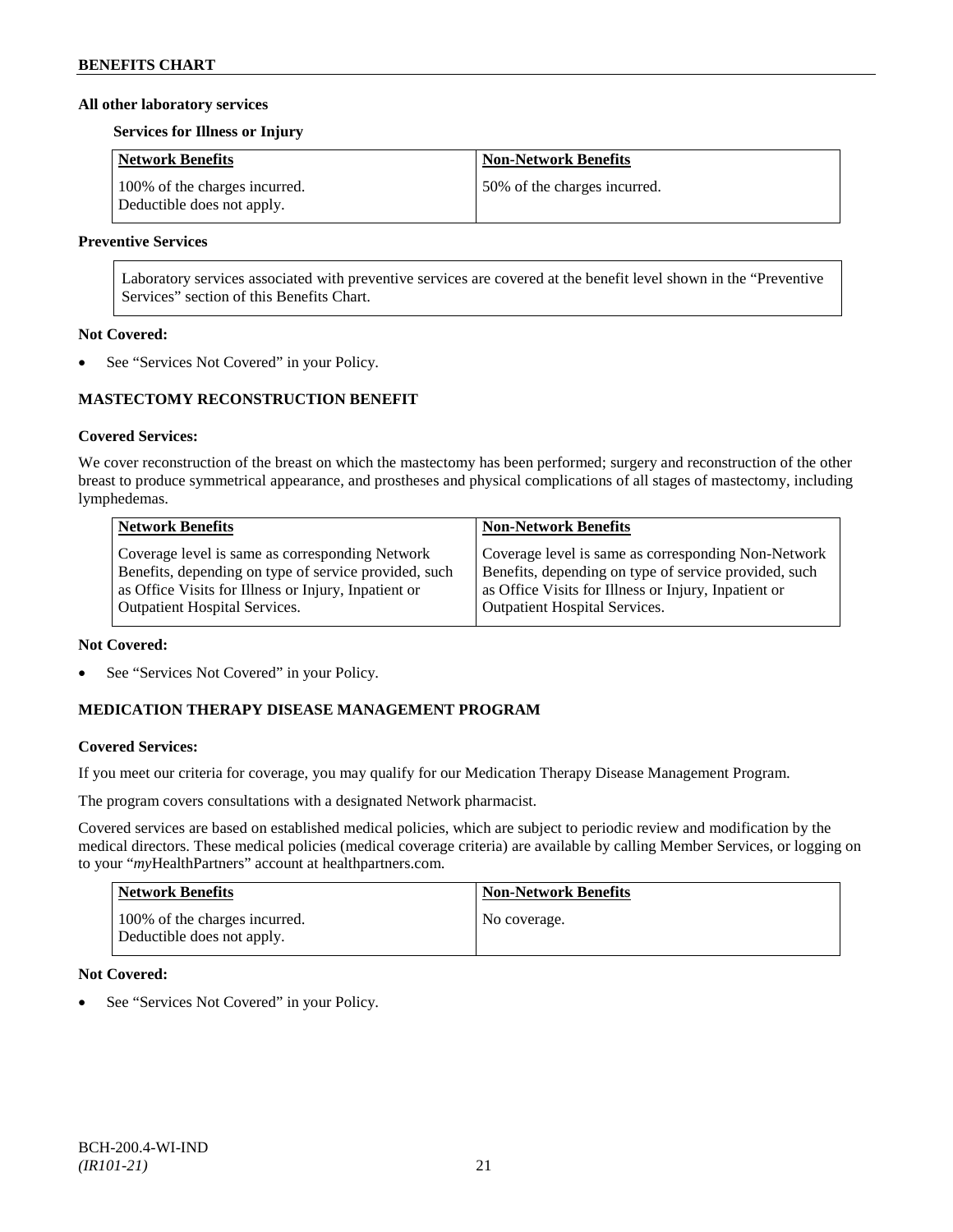# **OFFICE VISITS FOR ILLNESS OR INJURY**

### **Covered Services:**

We cover the following when medically necessary: professional medical and surgical services and related supplies, including biofeedback, of physicians and other health care providers; blood and blood products (unless replaced) and blood derivatives.

We cover diagnosis and treatment of illness or injury to the eyes. Where contact or eye glass lenses are prescribed as medically necessary for the post-operative treatment of cataracts or for the treatment of aphakia, or keratoconus, we cover the initial evaluation, lenses and fitting. Insureds must pay for lens replacement beyond the initial pair.

### **Office visits**

| <b>Network Benefits</b>                                                                                     | <b>Non-Network Benefits</b>  |
|-------------------------------------------------------------------------------------------------------------|------------------------------|
| 100% of the charges incurred, subject to your<br>copayment of \$30 per visit.<br>Deductible does not apply. | 50% of the charges incurred. |

# **Convenience Clinics**

| Network Benefits                                                                                                                                     | <b>Non-Network Benefits</b> |
|------------------------------------------------------------------------------------------------------------------------------------------------------|-----------------------------|
| 100% of the charges incurred, subject to a copayment of 150% of the charges incurred.<br>$\frac{1}{2}$ \$15 per visit.<br>Deductible does not apply. |                             |

### **Scheduled Telephone Visits**

| <b>Network Benefits</b>                                                                                                                | <b>Non-Network Benefits</b> |
|----------------------------------------------------------------------------------------------------------------------------------------|-----------------------------|
| 100% of the charges incurred, subject to a copayment of 150% of the charges incurred.<br>\$15 per visit.<br>Deductible does not apply. |                             |

### **E-visits**

# **Access to Online Care through virtuwell a[t virtuwell.com](http://www.virtuwell.com/)**

| <b>Network Benefits</b>                                     | Non-Network Benefits |
|-------------------------------------------------------------|----------------------|
| 100% of the charges incurred.<br>Deductible does not apply. | No coverage.         |

# **All Other E-visits**

| <b>Network Benefits</b>                                                                                                                | <b>Non-Network Benefits</b> |
|----------------------------------------------------------------------------------------------------------------------------------------|-----------------------------|
| 100% of the charges incurred, subject to a copayment of 150% of the charges incurred.<br>\$15 per visit.<br>Deductible does not apply. |                             |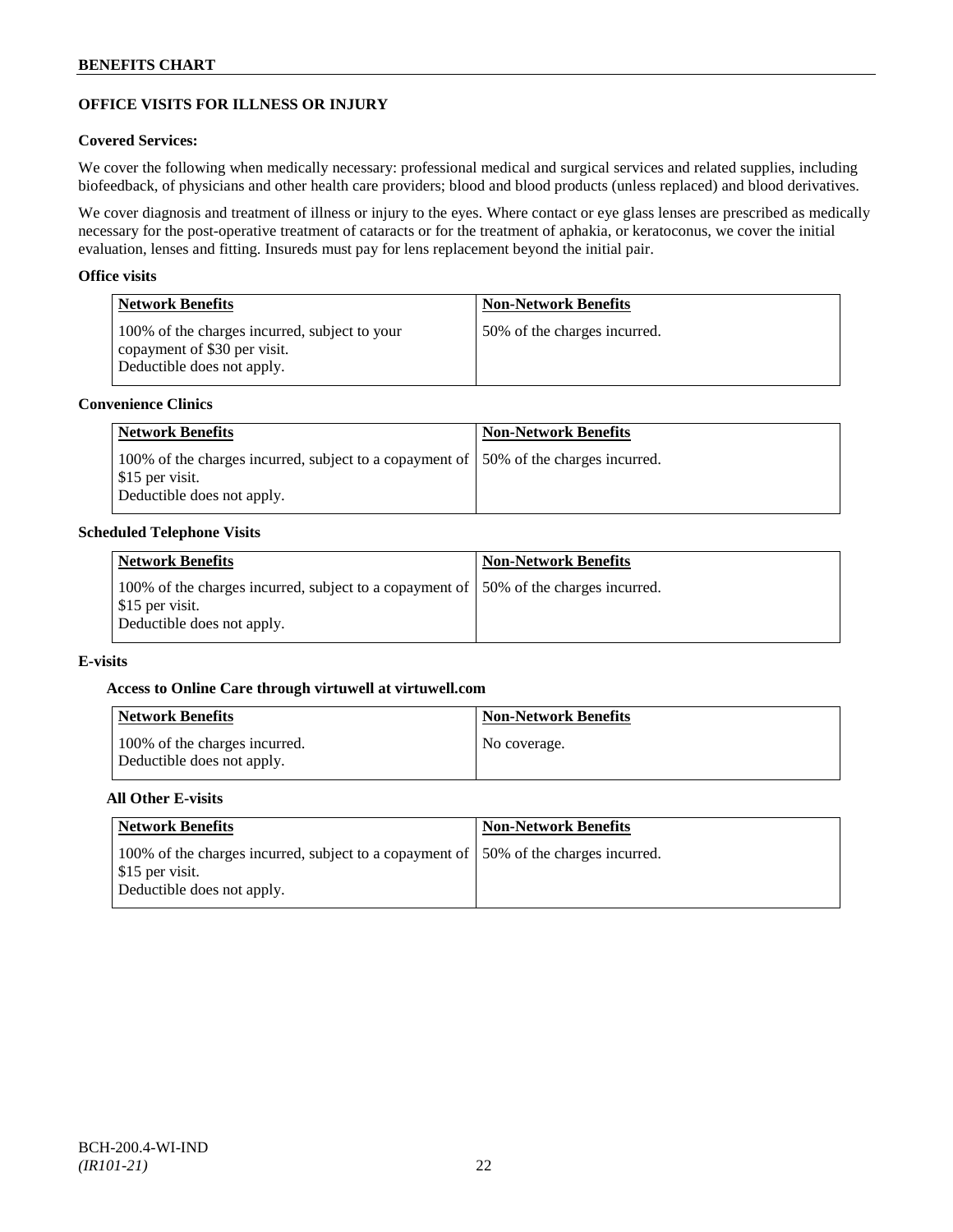# **Injections Administered in a Physician's Office, other than immunizations**

### **Allergy Injections**

| Network Benefits                                                                                                                                | <b>Non-Network Benefits</b> |
|-------------------------------------------------------------------------------------------------------------------------------------------------|-----------------------------|
| 100% of the charges incurred, subject to a copayment of 150% of the charges incurred.<br>\$2 per date of service.<br>Deductible does not apply. |                             |

# **All Other Injections**

| <b>Network Benefits</b>                                                                                                                         | <b>Non-Network Benefits</b> |
|-------------------------------------------------------------------------------------------------------------------------------------------------|-----------------------------|
| 100% of the charges incurred, subject to a copayment of 150% of the charges incurred.<br>\$2 per date of service.<br>Deductible does not apply. |                             |

### **Not Covered:**

- Court ordered treatment, except as described in this Benefits Chart. Any resulting court ordered treatment for mental health services will be subject to the Policy's requirement for medical necessity.
- See "Services Not Covered" in your Policy.

# **PEDIATRIC EYEWEAR**

# **Covered Services:**

We cover pediatric eyewear for children, subject to our medical coverage criteria. Coverage under this provision will continue until the end of the month in which the child turns age 19. We also cover low vision services. These medical policies (medical coverage criteria) are available by calling Member Services, or logging on to your "*my*HealthPartners" account at [healthpartners.com.](http://www.healthpartners.com/)

| Network Benefits             | <b>Non-Network Benefits</b> |
|------------------------------|-----------------------------|
| 80% of the charges incurred. | No coverage.                |

Limited to one pair of eyeglasses (lenses and frames), or one pair of contact lenses per calendar year.

# **Not Covered:**

- Replacement of eyeglasses or contact lenses due to loss or theft.
- Contact lenses for cosmetic purposes.
- See "Services Not Covered" in your Policy.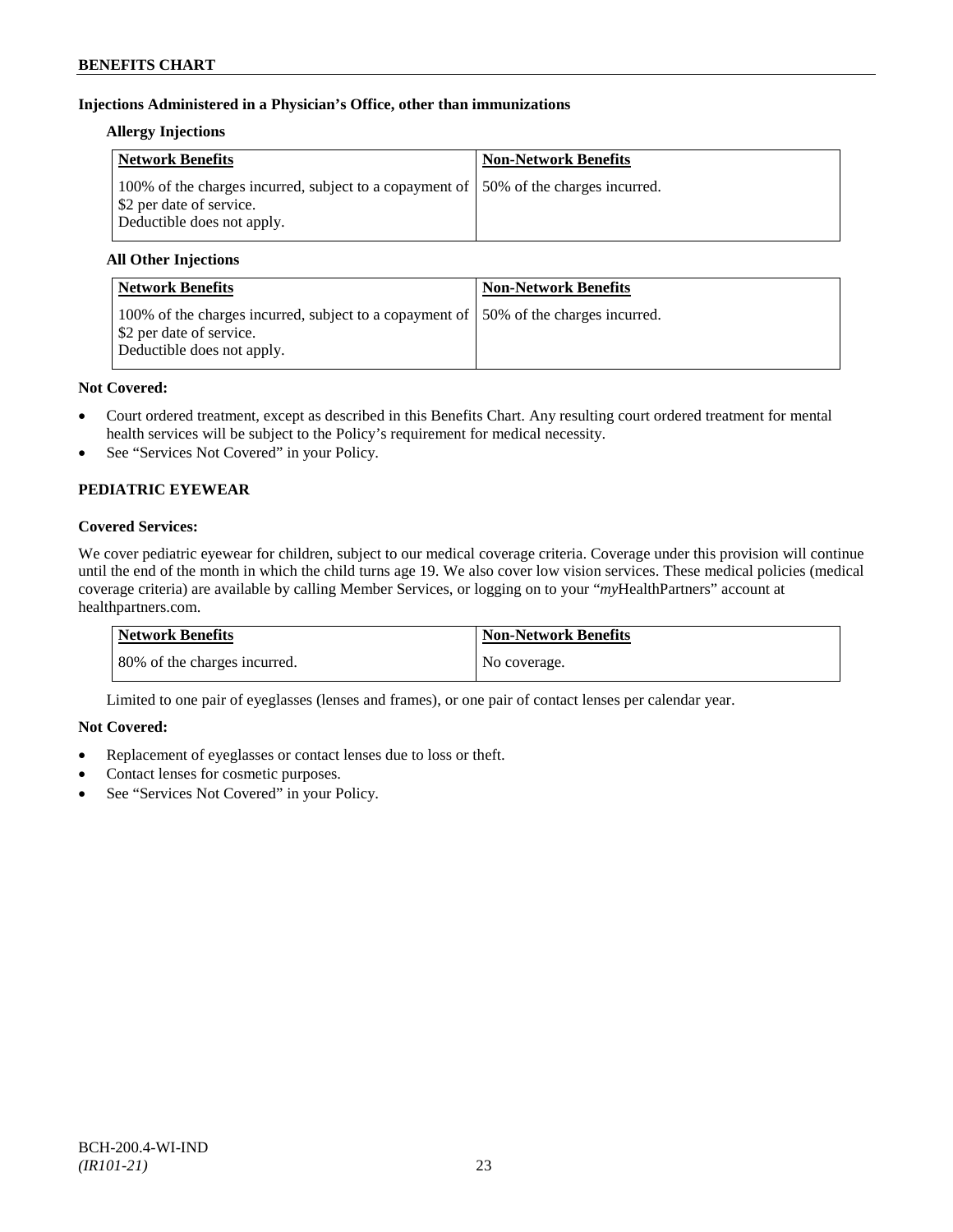# **PHYSICAL THERAPY, OCCUPATIONAL THERAPY, SPEECH THERAPY AND OTHER SPECIFIED THERAPIES**

### **Covered Services:**

We cover the following physical therapy, occupational therapy and speech therapy services:

- Medically necessary rehabilitative care to correct the effects of illness or injury.
- Habilitative services rendered for congenital, developmental or medical conditions which have significantly limited the successful initiation of normal speech and normal motor development.

Massage therapy which is performed in conjunction with other treatment/modalities by a physical or occupational therapist, is part of a prescribed treatment plan and is not billed separately is covered.

We cover services provided in a clinic. We also cover physical therapy provided in an outpatient hospital facility. To see the benefit level for inpatient hospital or skilled nursing facility services, see benefits under "Inpatient Hospital and Skilled Nursing Facility Services".

#### **Rehabilitative Care**

| <b>Network Benefits</b>                                                                       | <b>Non-Network Benefits</b>                                                                   |
|-----------------------------------------------------------------------------------------------|-----------------------------------------------------------------------------------------------|
| 80% of the charges incurred.                                                                  | 50% of the charges incurred.                                                                  |
| Physical, Occupational and Speech Therapy are limited<br>to 20 visits each per calendar year. | Physical, Occupational and Speech Therapy are<br>limited to 20 visits each per calendar year. |

In addition to the services provided above, we cover a minimum of:

20 visits per calendar year for pulmonary rehabilitation therapy,

36 visits per calendar year for cardiac rehabilitation therapy,

30 visits per calendar year for post-cochlear implant aural therapy,

20 visits per calendar year for cognitive rehabilitation therapy.

The maximum number of visits are combined for Network Benefits and Non-Network Benefits.

# **Habilitative Care**

| <b>Network Benefits</b>                                                                       | <b>Non-Network Benefits</b>                                                                   |
|-----------------------------------------------------------------------------------------------|-----------------------------------------------------------------------------------------------|
| 80% of the charges incurred.                                                                  | 150% of the charges incurred.                                                                 |
| Physical, Occupational and Speech Therapy are limited<br>to 20 visits each per calendar year. | Physical, Occupational and Speech Therapy are<br>limited to 20 visits each per calendar year. |

The maximum number of visits is combined for Network Benefits and Non-Network Benefits.

# **Not Covered:**

- Massage therapy for the purpose of comfort or convenience of the Insured.
- See "Services Not Covered" in your Policy.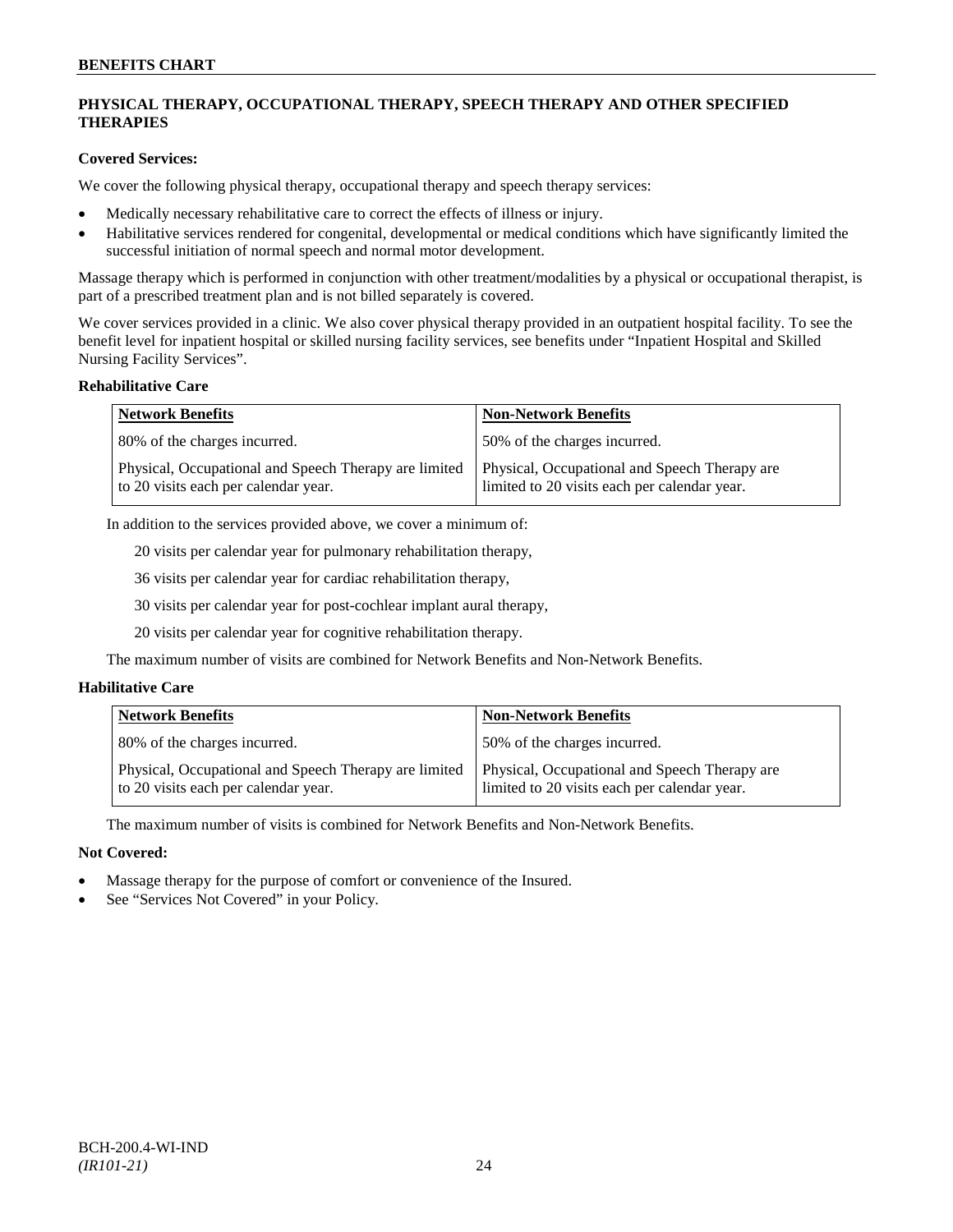# **PRESCRIPTION DRUG SERVICES**

# **Covered Services:**

We cover prescription drugs and medications that can be self-administered or are administered in a physician's office.

# **For Network Benefits, drugs and medications must be obtained at a network pharmacy.**

# **Outpatient Drugs (except as specified below)**

| <b>Network Benefits</b>                                                                                                                                                                                                                                        | <b>Non-Network Benefits</b>  |
|----------------------------------------------------------------------------------------------------------------------------------------------------------------------------------------------------------------------------------------------------------------|------------------------------|
| 100% of the charges incurred, subject to a copayment of<br>\$5 for generic low cost formulary drugs, and 100% of<br>the charges incurred, subject to a copayment of \$25 for<br>generic high cost formulary drugs.<br>Deductible does not apply.               | 50% of the charges incurred. |
| Brand name formulary drugs are covered at 80% of the<br>charges incurred.                                                                                                                                                                                      |                              |
| Non-formulary drugs are covered at 50% of the charges<br>incurred.                                                                                                                                                                                             |                              |
| In no event will your cost for a formulary insulin drug<br>exceed \$25. Deductible does not apply to formulary<br>insulin drugs.                                                                                                                               |                              |
| Oral chemotherapy drugs are included on the<br>Specialty Drug List. However, you pay the applicable<br>outpatient drug copayment. As required by Wisconsin<br>law, your maximum copayment will not be more than<br>\$100 per prescription for a 30-day supply. |                              |

# **Mail Order Drugs**

| <b>Network Benefits</b>                                                                                                                                                                                            | <b>Non-Network Benefits</b> |
|--------------------------------------------------------------------------------------------------------------------------------------------------------------------------------------------------------------------|-----------------------------|
| For your convenience, you may also get up to a 90-day<br>supply of outpatient prescription drugs that can be self-<br>administered through the designated mail order service.                                      | See Network Benefits.       |
| Outpatient drugs ordered through this service are.<br>covered at the benefit percent and copayments shown in<br>Outpatient Drugs above.                                                                            |                             |
| New prescriptions to treat chronic conditions and trial<br>drugs will be limited to quantity limits described at the<br>end of this section. You will have to pay one copayment<br>for your initial 30-day supply. |                             |
| Specialty Drugs are not available through the mail order<br>service.                                                                                                                                               |                             |

## **Tobacco Cessation Drugs are covered for all FDA approved tobacco cessation drugs**

| Network Benefits                                            | <b>Non-Network Benefits</b>  |
|-------------------------------------------------------------|------------------------------|
| 100% of the charges incurred.<br>Deductible does not apply. | 50% of the charges incurred. |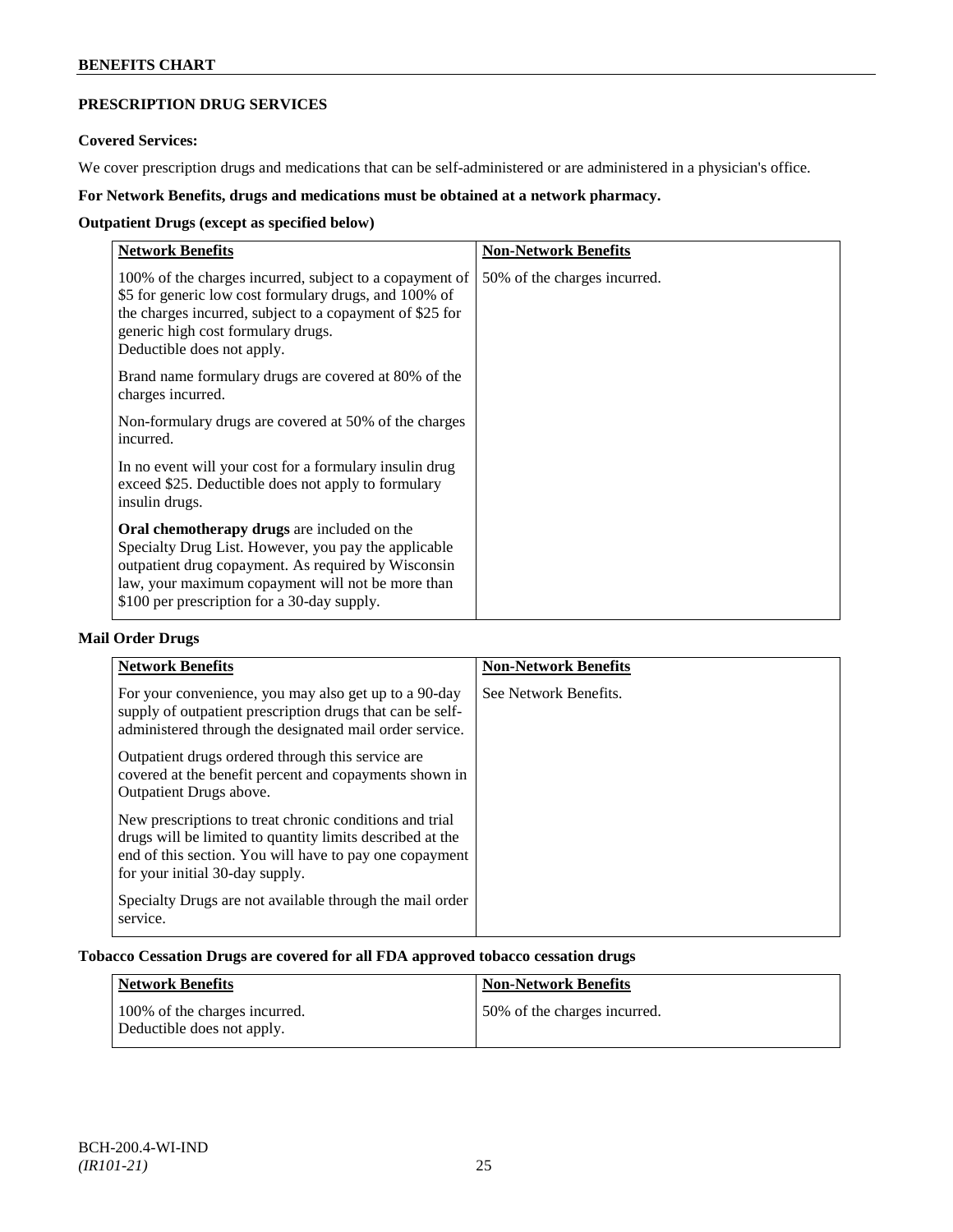### **Contraceptive Drugs**

| <b>Network Benefits</b>                                                                                                                                         | <b>Non-Network Benefits</b>  |
|-----------------------------------------------------------------------------------------------------------------------------------------------------------------|------------------------------|
| 100% of the charges incurred for formulary drugs.<br>Deductible does not apply.                                                                                 | 50% of the charges incurred. |
| If a physician requests that a Non-Formulary<br>contraceptive drug be dispensed as written, the drug<br>will be covered at 100%, not subject to the deductible. |                              |

# **Specialty Drugs that are Self-Administered**

| <b>Network Benefits</b>                                                                                                                                                                                                                                        | <b>Non-Network Benefits</b> |
|----------------------------------------------------------------------------------------------------------------------------------------------------------------------------------------------------------------------------------------------------------------|-----------------------------|
| 50% of the charges incurred.                                                                                                                                                                                                                                   | No coverage.                |
| Oral chemotherapy drugs are included on the<br>Specialty Drug List. However, you pay the applicable<br>outpatient drug copayment. As required by Wisconsin<br>law, your maximum copayment will not be more than<br>\$100 per prescription for a 30-day supply. |                             |

In order for the plan to better manage available manufacturer-funded copayment assistance, copayments for certain specialty medications may vary and be set to approximate the maximum of any available manufacturer-funded copayment assistance programs. However, in no case will true out-of-pocket costs to the Insured be greater than the maximum copayment/coinsurance shown in this Benefits Chart. Manufacturer-funded copayment assistance received by an Insured will not apply to the Insured's annual deductible or out-of-pocket limit.

Specialty Drugs are limited to drugs on the Specialty Drug List and must be obtained from a designated vendor.

### **Limitations:**

- Certain drugs may require prior authorization as indicated on the Formulary. HealthPartners may require prior authorization for the drug and also the site where the drug will be provided. Certain drugs are subject to our utilization review process and quantity limits.
- Certain non-formulary drugs require prior authorization. In addition, certain drugs may be subject to any quantity limits applied as part of our trial program.
- If an Insured requests a brand name drug when there is a generic equivalent, the brand name drug will be covered up to the charge that would apply to the generic drug, minus any required copayment. If a physician requests that a brand name drug be dispensed as written, the drug will be paid at the non-formulary benefit.
- We may require Insureds to try over-the-counter (OTC) drug alternatives before approving more costly formulary prescription drugs.
- Unless otherwise specified in the Prescription Drug Services section, you may receive up to a 30-day supply per prescription.
- New prescriptions to treat certain chronic conditions are limited to a 30-day supply.
- A 90-day supply will be covered and dispensed only at pharmacies that participate in our extended day supply program.
- No more than a 30-day supply of Specialty Drugs will be covered and dispensed at a time unless it's a manufacturer supplied drug that cannot be split that supplies the Insured with more than a 30-day supply.
- If a copayment is required, you must pay one copayment for each 30-day supply, or portion thereof.

# **Not Covered:**

- Replacement of prescription drugs, medications, equipment and supplies due to loss, damage or theft.
- Nonprescription (over-the-counter) drugs or medications, including, but not limited to, vitamins, supplements, homeopathic remedies, and non-FDA approved drugs, unless listed on the Formulary and prescribed by a physician or legally authorized health care provider under applicable state and federal law. This exclusion does not include over-thecounter contraceptives for women as allowed under the Affordable Care Act when the Insured obtains a prescription for the item. In addition, if the Insured obtains a prescription, this exclusion does not include aspirin to prevent cardiovascular disease for men and women of certain ages; folic acid supplements for women who may become pregnant; fluoride chemoprevention supplements for children without fluoride in their water source; and iron supplements for children age 6- 12 who are at risk for anemia.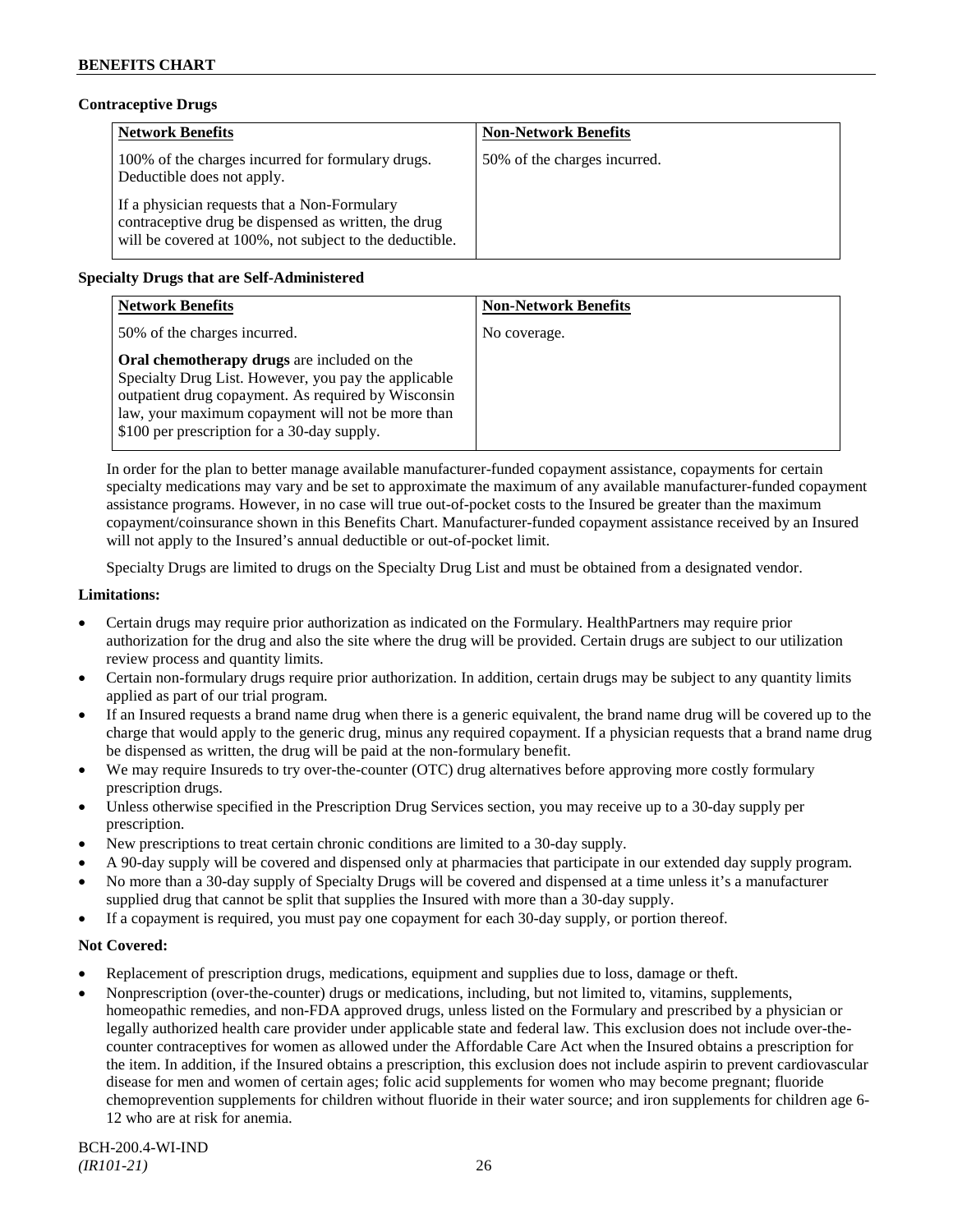- All drugs for the treatment of sexual dysfunction.
- All drugs for the treatment of growth deficiency.
- All drugs for the treatment of infertility.
- Medical cannabis.
- Drugs on the Excluded Drug List. The Excluded Drug List includes select drugs within a therapy class that are not eligible for coverage. This includes drugs that may be excluded for certain indications. The Excluded Drug List is available at [healthpartners.com.](http://www.healthpartners.com/)
- Drugs that are newly approved by the FDA until they are reviewed and approved by HealthPartners Pharmacy and Therapeutics Committee.
- Medical devices approved by the FDA will not be covered under the Prescription Drug Services section unless they are on our formulary. Covered medical devices are generally submitted and reimbursed under your medical benefits.
- See "Services Not Covered" in your Policy.

# **PREVENTIVE SERVICES**

# **Applicable Definitions:**

**Routine Preventive Services** are routine healthcare services that include screenings, check-ups and counseling to prevent illness, disease or other health problems before symptoms occur.

**Diagnostic Services** are services to help a provider understand your symptoms, diagnose illness and decide what treatment may be needed. They may be the same services that are listed as preventive services, but they are being used as diagnostic services. Your provider will determine if these services are preventive or diagnostic. These services are not preventive if received as part of a visit to diagnose, manage or maintain an acute or chronic medical condition, illness or injury. When that occurs, unless otherwise indicated below, standard deductibles, copayments or coinsurance apply.

# **Covered Services:**

We cover preventive services that meet any of the requirements under the Affordable Care Act (ACA) shown in the bulleted items below. These preventive services are covered at 100% under the Network Benefits with no deductible, copayments or coinsurance. (If a preventive service is not required by the ACA and it is covered at a lower benefit level, it will be specified below.) Preventive benefits mandated under the ACA are subject to periodic review and modification. Changes would be effective in accordance with the federal rules. Preventive services mandated by the ACA include:

- Evidence-based items or services that have in effect a rating of A or B in the current recommendations of the United States Preventive Services Task Force with respect to the individual;
- Immunizations for routine use in children, adolescents, and adults that have in effect a recommendation from the Advisory Committee on Immunization Practices of the Centers for Disease Control and Prevention with respect to the individual;
- With respect to infants, children, and adolescents, evidence-informed preventive care and screenings provided for in comprehensive guidelines supported by the Health Resources and Services Administration; and
- With respect to women, preventive care and screenings provided for in comprehensive guidelines supported by the Health Resources and Services Administration.

Covered services are based on established medical policies, which are subject to periodic review and modification by the medical or dental directors. These medical policies (medical coverage criteria) are available by calling Member Services, or logging on to your "*my*HealthPartners" account at [healthpartners.com.](http://www.healthpartners.com/)

# **ACA and state mandated preventive services are covered as follows:**

**Routine Health Exams and Periodic Health Assessments**. A physician or health care provider will counsel you as to how often health assessments are needed based on age, sex and health status. This includes screening and counseling for tobacco cessation and all FDA approved tobacco cessation medications including over-the-counter drugs (as shown in the Prescription Drug Services section).

| <b>Network Benefits</b>                                     | <b>Non-Network Benefits</b>  |
|-------------------------------------------------------------|------------------------------|
| 100% of the charges incurred.<br>Deductible does not apply. | 50% of the charges incurred. |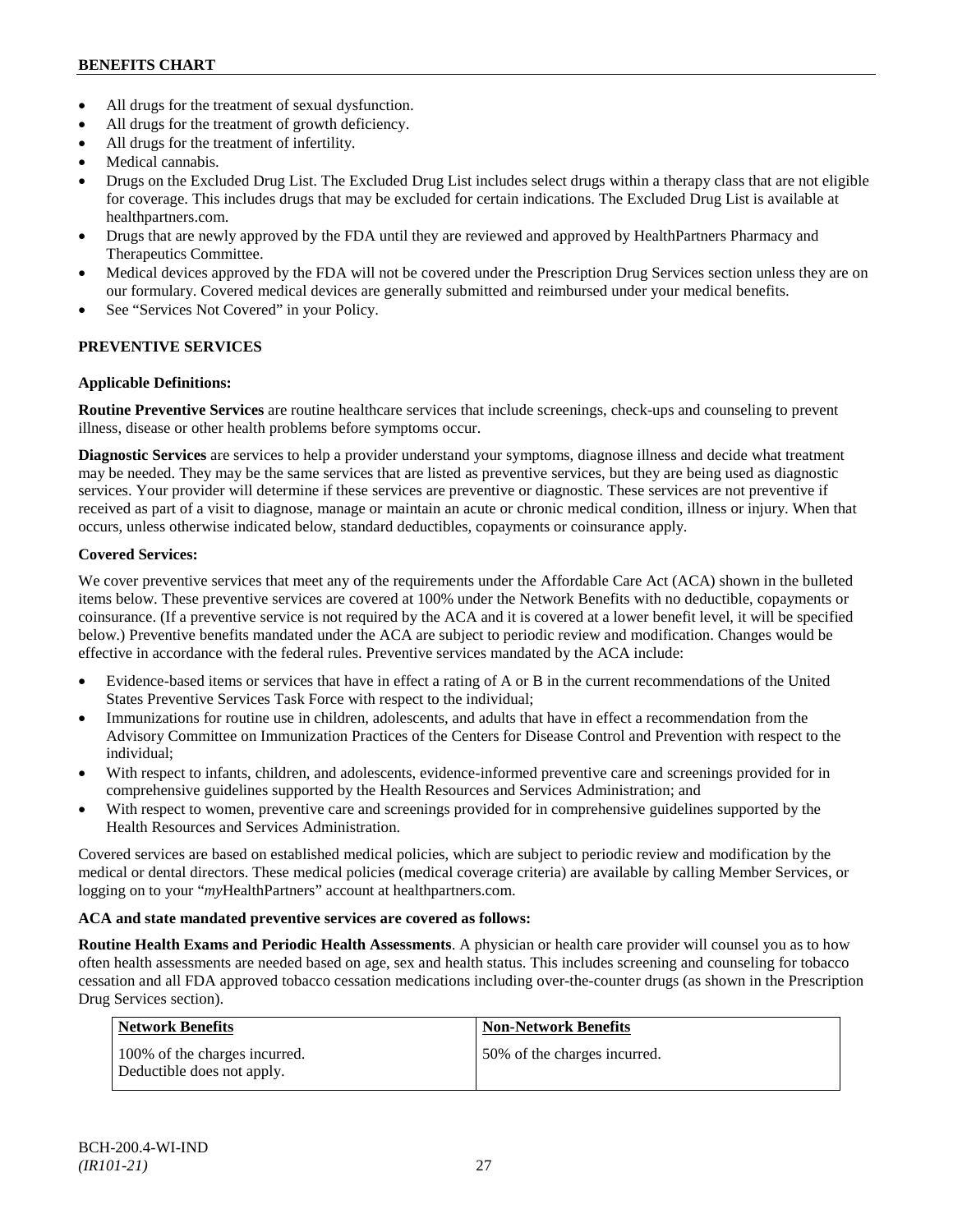**Child Health Supervision Services.** This includes pediatric preventive services such as newborn screenings, appropriate immunizations, developmental assessments and laboratory services appropriate to the age of the child from birth to 72 months, and appropriate immunizations to age 18.

| Network Benefits                                            | <b>Non-Network Benefits</b>   |
|-------------------------------------------------------------|-------------------------------|
| 100% of the charges incurred.<br>Deductible does not apply. | 150% of the charges incurred. |

### **Routine Prenatal Care and Exams**

| <b>Network Benefits</b>                                     | <b>Non-Network Benefits</b>  |
|-------------------------------------------------------------|------------------------------|
| 100% of the charges incurred.<br>Deductible does not apply. | 50% of the charges incurred. |

**Routine Postnatal Care.** This includes health exams, assessments, education and counseling relating to the period immediately after childbirth.

| Network Benefits                                            | <b>Non-Network Benefits</b>  |
|-------------------------------------------------------------|------------------------------|
| 100% of the charges incurred.<br>Deductible does not apply. | 50% of the charges incurred. |

**Routine Screening Procedures for Cancer.** This includes colorectal screening starting at age 50 and under age 50 for people at high risk of colorectal cancer. This also includes other cancer screenings recommended by the USPSTF with an A or B rating. Women's preventive health services below describe additional routine screening procedures for cancer.

| Network Benefits                                            | <b>Non-Network Benefits</b>  |
|-------------------------------------------------------------|------------------------------|
| 100% of the charges incurred.<br>Deductible does not apply. | 50% of the charges incurred. |

# **Routine Eye and Hearing Exams for members under the age of 22**

| <b>Network Benefits</b>                                     | <b>Non-Network Benefits</b>  |
|-------------------------------------------------------------|------------------------------|
| 100% of the charges incurred.<br>Deductible does not apply. | 50% of the charges incurred. |

**Professional Voluntary Family Planning Services.** This includes services to prevent or delay a pregnancy, including counseling and education. Services must be provided by a licensed provider.

| <b>Network Benefits</b>                                     | <b>Non-Network Benefits</b>   |
|-------------------------------------------------------------|-------------------------------|
| 100% of the charges incurred.<br>Deductible does not apply. | 150% of the charges incurred. |

#### **Adult Immunizations**

| <b>Network Benefits</b>       | <b>Non-Network Benefits</b>   |
|-------------------------------|-------------------------------|
| 100% of the charges incurred. | 100% of the charges incurred. |
| Deductible does not apply.    | Deductible does not apply.    |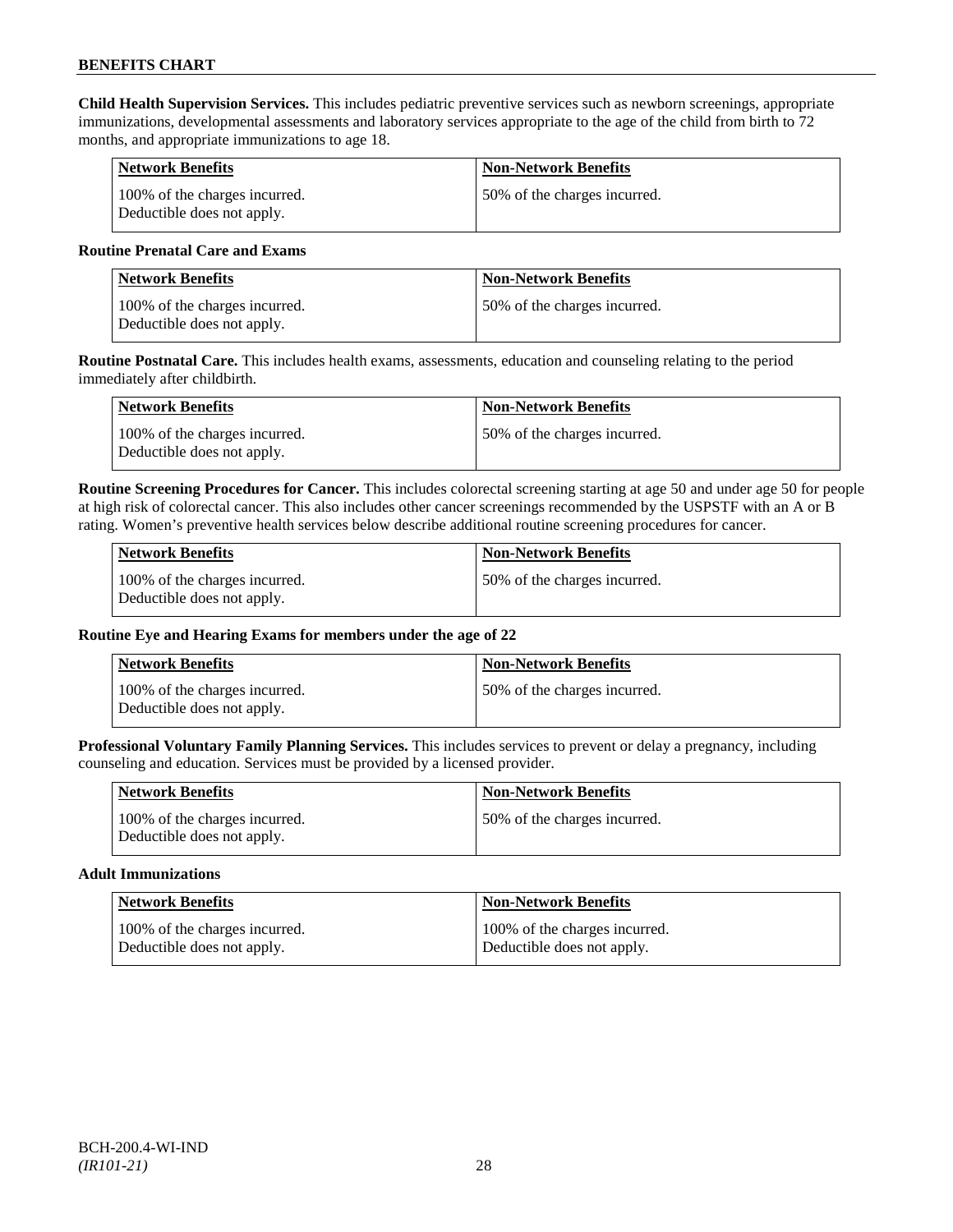**Women's Preventive Health Services.** This includes mammograms, screenings for cervical cancer (pap smears), breast pumps, human papillomavirus (HPV) testing, counseling for sexually transmitted infections, counseling and screening for human immunodeficiency virus (HIV), and all FDA approved contraceptive methods as prescribed by a doctor, sterilization procedures, education and counseling (see the Prescription Drug Services section for coverage of oral contraceptive drugs). We also provide genetic screening for BRCA if someone in your family has the gene or you have a diagnosis of cancer.

The U.S. Preventive Services Task Force (USPSTF) recommends screening mammography, with or without clinical breast examination (CBE), every 1-2 years for women aged 40 and older. For women age 50 and older, we cover an annual mammogram.

| Network Benefits                                            | <b>Non-Network Benefits</b>   |
|-------------------------------------------------------------|-------------------------------|
| 100% of the charges incurred.<br>Deductible does not apply. | 150% of the charges incurred. |

**Obesity Screening and Management.** We cover obesity screening and counseling for all ages during a routine preventive care exam. If you are age 18 or older and have a body mass index of 30 or more, we also cover intensive obesity management to help you lose weight. Your primary care doctor can coordinate these services.

| <b>Network Benefits</b>                                     | <b>Non-Network Benefits</b>   |
|-------------------------------------------------------------|-------------------------------|
| 100% of the charges incurred.<br>Deductible does not apply. | 150% of the charges incurred. |

**Preventive Medications.** We cover preventive medications currently recommended by USPSTF with an A or B rating if they are prescribed by your medical provider and they are listed on our Formulary. Preventive medications are subject to periodic review and modification. Changes would be effective in accordance with the federal rules and reflected in our current medical coverage criteria for preventive care services.

| <b>Network Benefits</b>                                     | <b>Non-Network Benefits</b>  |
|-------------------------------------------------------------|------------------------------|
| 100% of the charges incurred.<br>Deductible does not apply. | 50% of the charges incurred. |

# **In addition to any ACA or state mandated preventive services referenced above, we cover the following eligible preventive services:**

# **Routine Hearing Exams for Adults Age 22 and older**

| Network Benefits             | Non-Network Benefits         |
|------------------------------|------------------------------|
| 80% of the charges incurred. | 50% of the charges incurred. |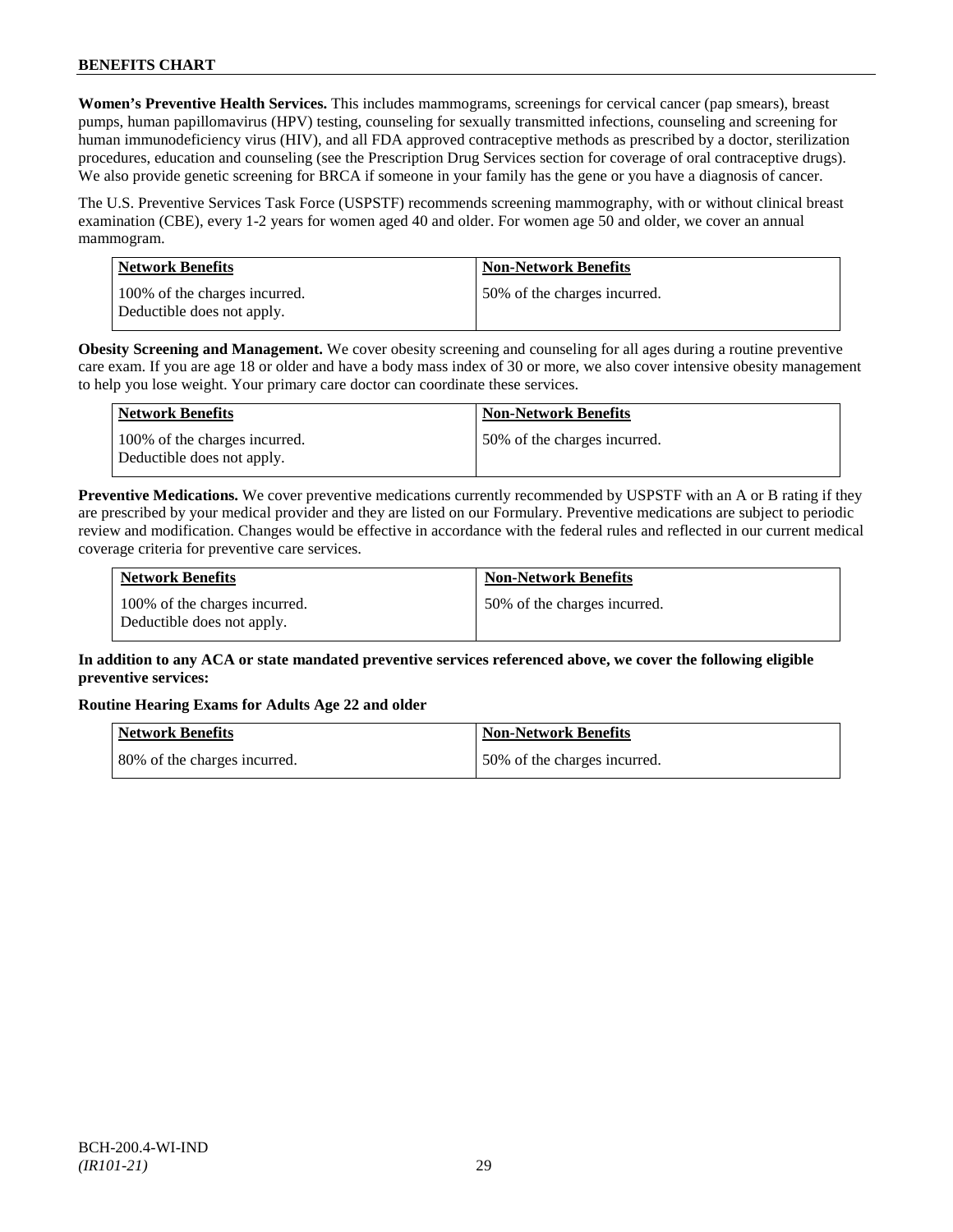**Ovarian Cancer Surveillance Tests for women who are at risk.** "At risk for ovarian cancer" means (1) having a family history that includes any of the following: one or more first-degree or second-degree relatives with ovarian cancer, clusters of female relatives with breast cancer or nonpolyposis colorectal cancer; or (2) testing positive for BRCA1 or BRCA2 mutations. "Surveillance tests for ovarian cancer" means annual screening using: CA-125 serum tumor marker testing, transvaginal ultrasound, pelvic examination or other proven ovarian cancer screening tests currently being evaluated by the federal Food and Drug Administration or by the National Cancer Institute.

| <b>Network Benefits</b>                                 | <b>Non-Network Benefits</b>                             |
|---------------------------------------------------------|---------------------------------------------------------|
| Coverage level is same as corresponding Network         | Coverage level is same as corresponding Non-Network     |
| Benefit, depending on type of service provided, such as | Benefit, depending on type of service provided, such as |
| Diagnostic Imaging Services, Laboratory Services        | Diagnostic Imaging Services, Laboratory Services        |
| Office Visits for Illness or Injury, or Preventive      | Office Visits for Illness or Injury, or Preventive      |
| Services.                                               | Services.                                               |
|                                                         |                                                         |

# **Limitations:**

• Services are not preventive if received as part of a visit to diagnose, manage or maintain an acute or chronic medical condition, illness or injury. When that occurs, unless otherwise indicated above, standard deductibles, copayments or coinsurance apply.

### **Not Covered:**

- Routine eye exams for adults age 22 and older.
- See "Services Not Covered" in your Policy.

# **TRANSPLANT SERVICES**

### **Applicable Definitions:**

**Autologous.** This is when the source of cells is from the individual's own marrow or stem cells.

**Allogeneic.** This is when the source of cells is from a related or unrelated donor's marrow or stem cells.

**Allogeneic Bone Marrow Transplant.** This is when the bone marrow is harvested from the related or unrelated donor and stored. The patient undergoes treatment which includes tumor ablation with high-dose chemotherapy and/or radiation. The bone marrow is reinfused (transplanted).

**Autologous Bone Marrow Transplant.** This is when the bone marrow is harvested from the individual and stored. The patient undergoes treatment which includes tumor ablation with high-dose chemotherapy and/or radiation. The bone marrow is reinfused (transplanted).

**Autologous/Allogeneic Stem Cell Support.** This is a treatment process that includes stem cell harvest from either bone marrow or peripheral blood, tumor ablation with high-dose chemotherapy and/or radiation, stem cell reinfusion, and related care. Autologous/allogeneic bone marrow transplantation and high dose chemotherapy with peripheral stem cell rescue/support are considered to be autologous/allogeneic stem cell support.

**Designated Transplant Center.** This is any health care provider, group or association of health care providers designated by us to provide services, supplies or drugs for specified transplants for our Insureds.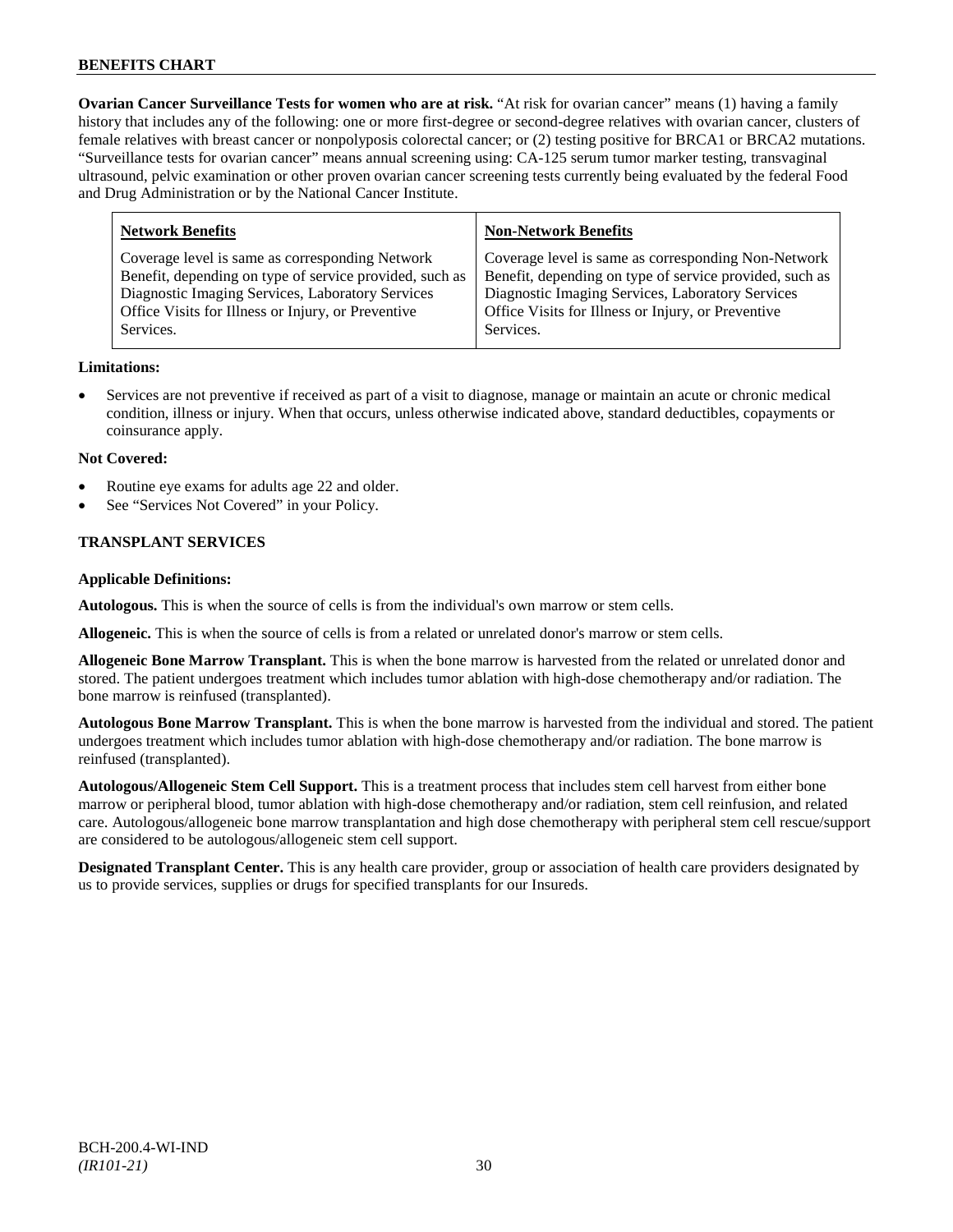**Transplant Services.** This is transplantation (including retransplants) of the human organs or tissue listed below, including all related post-surgical treatment, follow-up care and drugs and multiple transplants for a related cause. Transplant services do not include other organ or tissue transplants or surgical implantation of mechanical devices functioning as a human organ, except surgical implantation of an FDA approved Ventricular Assist Device (VAD) or total artificial heart, functioning as a temporary bridge to heart transplantation.

Prior authorization is required prior to consultation to support coordination of care and benefits.

# **Covered Services:**

We cover eligible transplant services (as defined above) while you are covered under your Policy. Transplants that will be considered for coverage are limited to the following:

- Kidney transplants for end-stage disease.
- Cornea transplants for end-stage disease.
- Heart transplants for end-stage disease.
- Lung transplants or heart/lung transplants for: (1) primary pulmonary hypertension; (2) Eisenmenger's syndrome; (3) endstage pulmonary fibrosis; (4) alpha 1 antitrypsin disease; (5) cystic fibrosis; and (6) emphysema.
- Liver transplants for: (1) biliary atresia in children; (2) primary biliary cirrhosis; (3) post-acute viral infection (including hepatitis A, hepatitis B antigen e negative and hepatitis C) causing acute atrophy or post-necrotic cirrhosis; (4) primary sclerosing cholangitis; (5) alcoholic cirrhosis; and (6) hepatocellular carcinoma.
- Allogeneic bone marrow transplants or peripheral stem cell support associated with high dose chemotherapy for : (1) acute myelogenous leukemia; (2) acute lymphocytic leukemia; (3) chronic myelogenous leukemia; (4) severe combined immunodeficiency disease; (5) Wiskott-Aldrich syndrome; (6) aplastic anemia; (7) sickle cell anemia; (8) non-relapsed or relapsed non-Hodgkin's lymphoma; (9) multiple myeloma; and (10) testicular cancer.
- Autologous bone marrow transplants or peripheral stem cell support associated with high-dose chemotherapy for: (1) acute leukemia; (2) non-Hodgkin's lymphoma; (3) Hodgkin's disease; (4) Burkitt's lymphoma; (5) neuroblastoma; (6) multiple myeloma; (7) chronic myelogenous leukemia; and (8) non-relapsed non-Hodgkin's lymphoma.
- Pancreas transplants for simultaneous pancreas-kidney transplants for diabetes, pancreas after kidney, living related segmental simultaneous pancreas kidney transplantation and pancreas transplant alone.

To receive Network Benefits, charges for transplant services must be incurred at a Designated Transplant Center.

The transplant-related treatment provided, including expenses incurred for directly related donor services, shall be subject to and in accordance with the provisions, limitations, maximums and other terms of your Policy.

Medical and hospital expenses of the donor are covered only when the recipient is an Insured and the transplant and directly related donor expenses have been prior authorized for coverage. Treatment of medical complications that may occur to the donor are not covered. Donors are not considered Insureds, and are therefore not eligible for the rights afforded to Insureds under your Policy.

The list of eligible transplant services and coverage determinations are based on established medical policies, which are subject to periodic review and modifications by the medical director.

| <b>Network Benefits</b>                           | <b>Non-Network Benefits</b> |
|---------------------------------------------------|-----------------------------|
| See Network Inpatient Hospital Services Benefits. | No coverage.                |